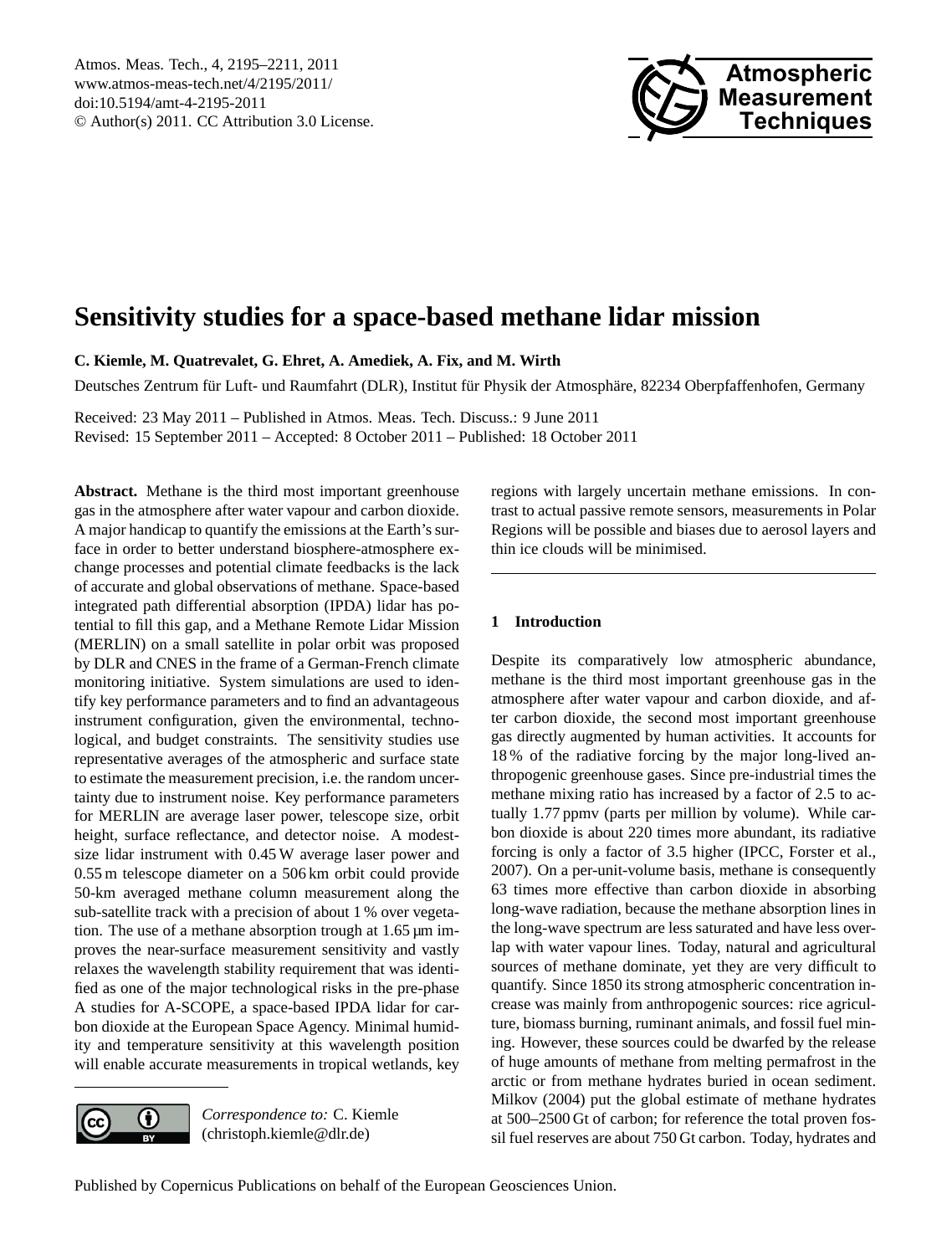permafrost are only a small contribution to the methane budget, but we need to be able to monitor these potential methane source regions should they awaken. In the past 20 years the increase of atmospheric methane has almost stopped, for yet unknown reasons. Since its main sink, tropospheric OH, has negligible long-term change, this implies a stabilisation of the emissions (Forster et al., 2007). However, a flare-up of the methane concentration was observed recently (Schneising et al., 2011) and concern by climate feedback effects in a warmer atmosphere has risen (Heimann, 2010; Davy et al., 2010).

A major handicap to better understand the underlying processes and to quantify the emissions is the lack of accurate global observations of atmospheric methane. Ground-based in-situ measurements are insufficient because the existing observational network is too coarse (Villani et al., 2010), because source regions of key importance to the global carbon cycle (Arctic permafrost, Boreal forests, Tropical wetlands) are difficult to access and hence underrepresented or not sampled at all, and because the measurements are biased by local circulations and fluxes (Gerbig et al., 2009). Ground-based remote sensing by Fourier transform spectrometry (FTS; Petersen et al., 2010) yields integrated column measurements along the line of sight, with the advantage that the methane columns are to first order conserved when the height of the mixing layer above methane sources changes. On the other hand, surface or tower in-situ measurements within the mixed layer are sensitive to mixing height changes (Gerbig et al., 2009). Spectrometer on low earth orbit satellites such as SCIAMACHY onboard ENVISAT (Schneising et al., 2011) and TANSO onboard GOSAT (Morino et al., 2011) observe solar light reflected from the earth's surface and atmosphere to retrieve trace gas concentrations. However, they poorly cover the above mentioned critical source regions and are blind in high-latitude dark regions (Morino et al., 2011). In addition, passive remote sensing suffers from low measurement sensitivity in the lower troposphere near the Earth's surface where the methane sources reside. Finally, undetected aerosol layers or thin ice clouds produce systematic measurement errors of unknown magnitude, because of the complexity of the retrieval algorithms and the limited availability of independent measurements for validation (Petersen et al., 2010).

Space-based active remote sensing using differential absorption lidar is particularly sensitive near the surface, has insignificant aerosol biases, can measure in dark Polar Regions, and offers high and quantifiable accuracy and precision. For carbon dioxide, ESA and NASA recently proposed the lidar missions A-SCOPE (Advanced Space Carbon and Climate Observation of Planet Earth; Ingmann et al., 2008) and ASCENDS (Active Sensing of  $CO<sub>2</sub>$  Emissions over Nights, Days and Seasons; Kawa et al., 2010), respectively. They intend to use integrated-path differential absorption (IPDA) lidar systems to derive the atmospheric carbon dioxide columns from laser light reflections off the earth's surface. A series of recent studies shows the potential of this new technology: Installed on a low Polar orbit satellite, lidar overcomes the difficulties of ground-based and passive space-based observation systems by providing column measurements with an accuracy of better than 1 %, a precision of around 1 %, and global coverage between 83◦ S and 83◦ N, independent of aerosol load, season, or daylight (Dufour and Bréon, 2003; Ehret and Kiemle, 2005; Bréon et al., 2008; Ehret et al., 2008; Amediek et al., 2009; Kaminski et al., 2010; Kawa et al., 2010; Hungershoefer et al., 2010). According to common practice we relate the instrument's accuracy to the systematic uncertainty or bias of the measurement, and the precision to the random uncertainty from instrument noise and random uncertainties in the auxiliary parameters used in the retrieval, both with one-sigma bounds, assuming Gaussian error distributions. The last three references demonstrate that a high benefit from such accurate measurements can be expected when the data are supplied to inverse numerical models that infer methane fluxes from the globally observed spatio-temporal concentration gradients. They conclude that space-based lidar will provide strong constraints on the inversion calculations and reduce the surface flux uncertainties because the lidar provides additional information beyond today's ground-based network and space-based passive instruments.

For methane the observational requirements are considerably relaxed, since anthropogenic methane sources make up  $~\sim$ 60% of the total emissions (Heimann, 2010), and measurement accuracy and precision need not be as rigorous as for carbon dioxide where the anthropogenic contributions are blurred by natural variability. The observational requirements have been established in the frame of a comprehensive study (Ehret and Kiemle, 2005) and basically comprise a methane column measurement precision of between 0.6– 2.0 % at a spatial measurement resolution of 50 km. Furthermore, a major spectroscopic advantage over carbon dioxide is the existence of particular absorption line multiplets of methane. As described in this paper, this can be favourably used to drastically relax the accuracy requirements of the laser transmitter's frequency stability and of the satellite's along-track pointing. This entails reduced instrument cost, size and risk which is beneficial for the deployment of new space technology such as IPDA lidar.

In the frame of a German-French climate monitoring initiative, a "Methane Remote Lidar Mission" (MERLIN) on a small satellite in low Polar orbit was therefore proposed by DLR, responsible for the instrument, and CNES, responsible for the platform (Ehret et al., 2010). The basic objectives are (1) to better quantify methane emissions, (2) to improve the distinction between natural and anthropogenic sources, and (3) to advance our understanding of this essential branch of the carbon cycle. This paper presents a comprehensive analysis of the foreseen performance of MERLIN on the basis of the lidar system simulations elaborated in Ehret et al. (2008). While that paper more generally described the basic IPDA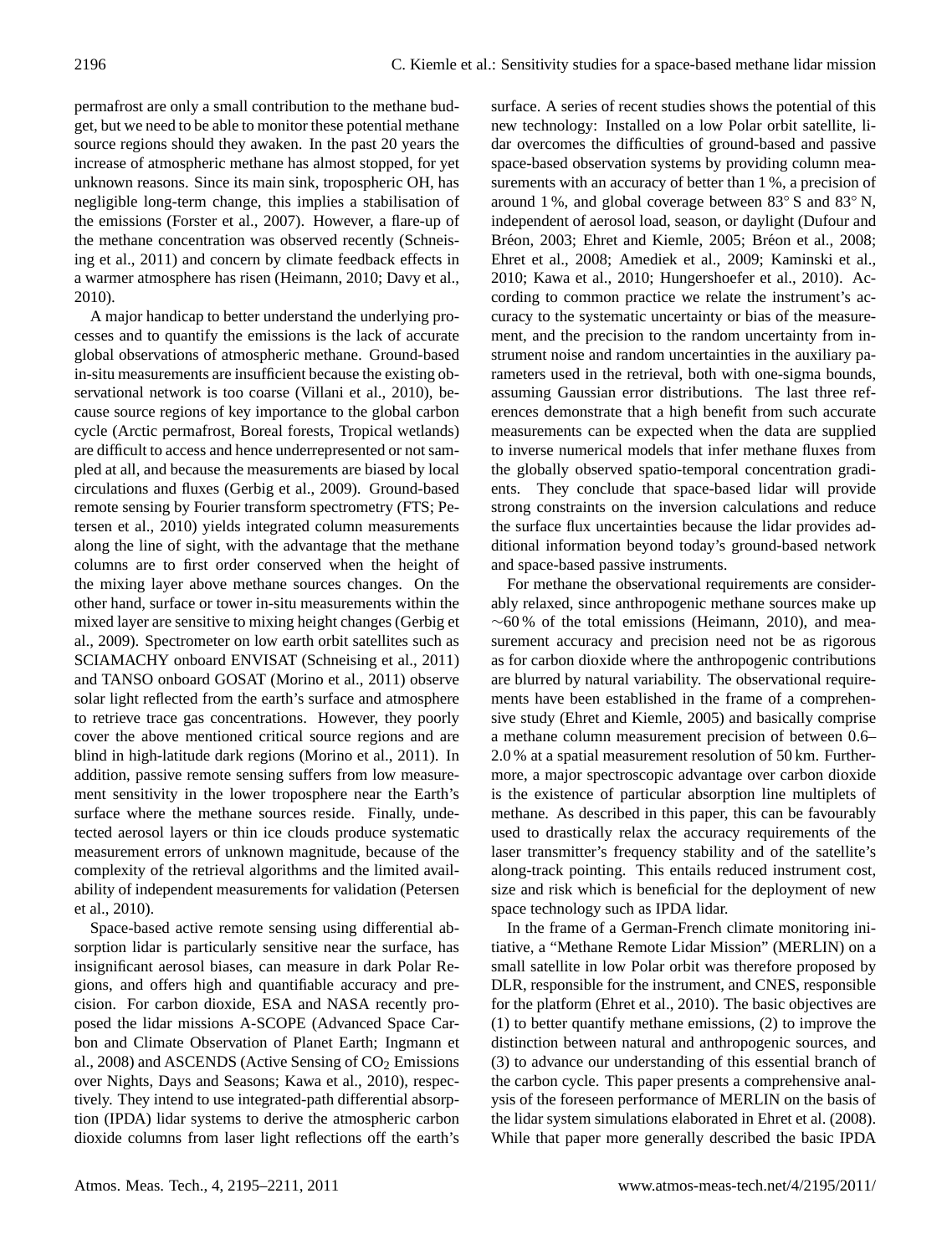issues related to the measurement accuracy (systematic uncertainties), the present study focuses on the selection of appropriate methane absorption lines, and on the expected measurements' precision (random uncertainties). In the next section, IPDA is briefly introduced. Section 3 explains the selection of favourable methane absorption lines using line-byline radiative transfer calculations under various atmospheric conditions. Section 4 introduces the simulation model and the MERLIN baseline system configuration, and Sect. 5 discusses the performance analysis trade-offs and results. Since we felt it useful to detail the IPDA equations and error assessments without complicating the core messages of the paper, we put them into an Appendix.

#### **2 Integrated-path differential absorption lidar**

IPDA lidar uses the laser light scattered back from a surface ("hard target") to obtain measurements of the column content of a specific atmospheric trace gas between lidar and target. Figure 1 shows the measurement geometry of a nadirviewing satellite lidar with the measurements aligned along the sub-satellite track. Differential absorption uses the difference in atmospheric transmission between a laser emission with a wavelength placed at or near the centre of a methane absorption line, denoted on-line, and a reference off-line wavelength with significantly less absorption. Close collocation of the on- and off-line wavelength positions is required to avoid biases by the wavelength-dependency of aerosols, clouds, and the surface. In addition, close spatial beam collocation is mandatory to circumvent biases by the variability of atmospheric and surface scatter. Amediek et al. (2009) used airborne lidar measurements to assess the error induced by partial overlap of the on- and offline footprints in the context of varying surface reflectance. When adapting their approach to the measurement geometry displayed in Fig. 1, the average error on the methane column measurement due to an onand offline footprint shift of 10 m amounts to ∼0.15 % over land surfaces, which is small but not negligible.

Assuming a pulsed lidar system with full overlap between the on- and off-line spots on the scattering surface for the sake of simplicity, the optical power  $P$  of the backscattered laser photons incident on the receiving telescope area and focused onto the sensitive area of the detector is given by the following "hard target" lidar equation:

$$
P_{\text{on}/\text{off}} = \rho \cdot \eta \cdot A \cdot R^{-2} \cdot E_{\text{on}/\text{off}} \cdot \Delta t_{\text{eff}}^{-1}
$$
 (1)  

$$
\cdot \exp\left(-2 \cdot \left(\text{OD}_{0} + \sum_{g} \text{OD}_{g,\text{on}/\text{off}}\right)\right).
$$

Here  $\rho$  represents the surface reflectance in sr<sup>-1</sup>, defined such that for a Lambertian surface the albedo would be  $\rho \cdot \pi$ . The factor  $\eta$  is the receiver's total optical efficiency, A the telescope area, R the distance to the surface,  $E_{\text{on/off}}$ 



**Fig. 1.** Measurement alignment for a space-based nadir-viewing methane lidar. With the baseline lidar and platform parameters from Table 2, individual column measurements have a surface spot diameter of 135 m and a precision of 10 %. The columns are separated by 280 m and hence do not overlap. All 177 measurements accumulated within a length of 50 km have a precision of 0.8 %.

the on- or offline laser pulse energy, and  $\Delta t_{\text{eff}}$  the effective laser pulse length, explained in Sect. 4.  $OD<sub>0</sub>$  is the optical depth due to atmospheric extinction by air molecules, aerosols, and clouds, while  $OD_{g, on/off}$  are the total column optical depths by molecular absorption of the trace gas g between instrument and scattering surface at the on- or off-line wavelengths. The logarithm of the ratio of  $P_{\text{off}}$  and  $P_{\text{on}}$ , normalised by the associated ratio of pulse energies that also have to be measured for each lidar pulse, yields the Differential Atmospheric Optical Depth (DAOD) for the selected pair of wavelengths:

$$
DAOD = \sum_{g} DAOD_{g} = \frac{1}{2} \cdot \ln \left( \frac{P_{\text{off}} \cdot E_{\text{on}}}{P_{\text{on}} \cdot E_{\text{off}}} \right), \tag{2}
$$

where  $\text{DAOD}_g = \text{OD}_{g, \text{on}} - \text{OD}_{g, \text{off}}$  for trace gas g. It is possible to find a pair of on- and off-line wavelengths for which only the trace gas of interest, here methane, contributes to this spectral difference. Under these conditions,  $D AOD = D AOD_{CH_4}$ . As explained in the Appendix,  $D A O D_{CH_4}$  is proportional to a weighted average of the methane dry-air volume mixing ratio along the probed column, XCH4, which is the quantity of scientific interest:

$$
XCH_4 = \frac{\text{DAOD}_{\text{CH}_4}}{\int_{p=0}^{p_{\text{SFC}}} \text{WF}_{\text{CH}_4}(p) \cdot \text{d}p}.
$$
 (3)

The denominator is the integral of the so-called weighting function (WF) along the probed column, determined solely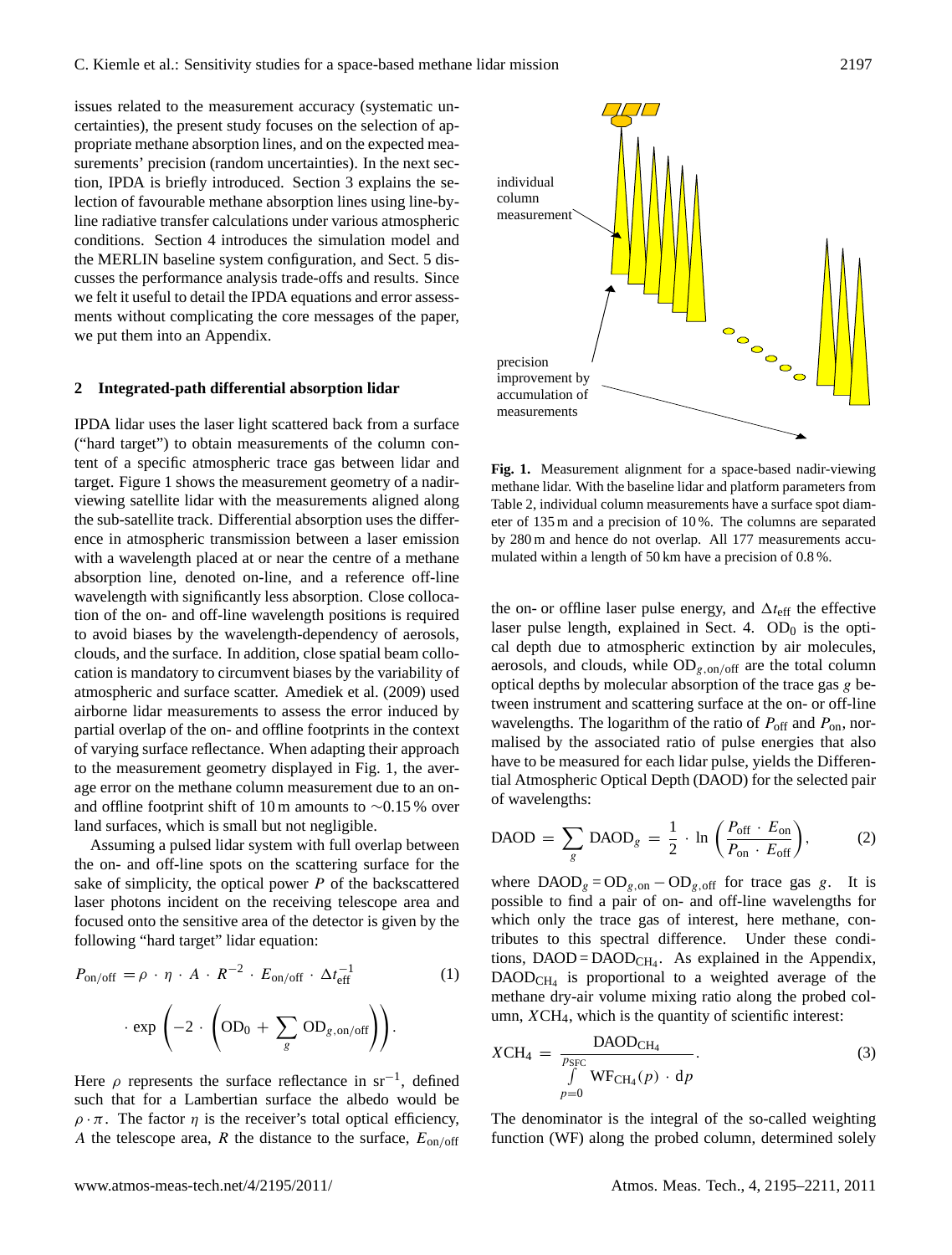

**Fig. 2.** Optical depth of the vertical total atmospheric column of water vapour (blue), carbon dioxide (green) and methane (red) absorption lines under standard atmospheric conditions, as function of wavelength and wavenumber (top axis), from HITRAN 2008 data.

by atmospheric parameters that can be obtained from NWP model results. Assuming Gaussian statistics and using the notation  $\delta Y$  for the 1- $\sigma$  random uncertainty on variable Y, the total relative uncertainty on  $XCH<sub>4</sub>$  is given by differentiating Eq. (3):

$$
\frac{\delta XCH_4}{XCH_4} = \sqrt{\left(\frac{\delta DAOD_{CH_4}}{DAOD_{CH_4}}\right)^2 + \left(\frac{\delta \left(\int_{p=0}^{PSC} WF_{CH_4}(p) \cdot dp\right)}{\int_{p=0}^{PSC} WF_{CH_4}(p) \cdot dp}\right)^2}
$$
(4)

In the next section the second term in the sum of Eq.  $(4)$  is quantified, and the results are used to select a suitable on- /off-line wavelength pair. Section 4, on the other hand, assesses the magnitude of the first term.

#### **3 Methane absorption line selection**

The selection of appropriate absorption lines is ruled by a series of constraints: Particularly, overlaps by other absorbing trace gases have to be avoided, and temperature-insensitive absorption lines with suitable strength have to be selected. If the line is too weak, the differential absorption is weak and the signal-to-noise ratio (SNR) becomes poor. On the other hand, too strong absorption lowers the transmission such that the return signal becomes too weak. This differential absorption lidar "dilemma" (Bruneau et al., 2006) gives an optimum DAOD of ∼0.5 for the MERLIN baseline presented in the next section. Methane absorption bands, detector efficiency and eye safety considerations determine the overall wavelength range. In the short-wave infrared where eye safety for a zenith-viewing observer is less critical, methane lines with appropriate strength are essentially found in two water



**Fig. 3.** Optical depth of the total vertical atmospheric column for option 2 of Table 1 under standard atmospheric conditions of water vapour (dotted), carbon dioxide (dashed) and methane (solid) absorption lines. The thin solid line is the total optical depth of all three trace gases. The online (offline) wavelength position selected for the baseline system configuration is indicated by the thin vertical dashed (dotted) line.

vapour transmission windows around 1.6 and 2.3  $\mu$ m. Detector performance is significantly better at 1.6 µm where lownoise InGaAs avalanche photodiodes (APD) with high quantum efficiency are available. Figure 2 gives an overview of this  $2v_3$  methane absorption band, where weak carbon dioxide lines are found to populate more the left hand side and water vapour lines more the right hand side. Several methane absorption features with appropriate optical depth emerge. A closer look, as provided by Fig. 3, reveals that some of them appear as pairs of closely-packed line multiplets with a local minimum of absorption in between, hereafter referred to as "absorption trough" or "trough".

If the distance between the multiplets is such that the optical depth in the trough is close to the optimum value (0.5), the spectral position in the centre of the trough fulfils several major selection criteria for a suitable on-line IPDA sounding wavelength. In particular, it is in the wing of all the neighbouring lines, giving enhanced sensitivity to the measurements in the lower troposphere, as discussed below and in Ehret et al. (2008). In addition, the trough position provides a decisive advantage over a single, isolated absorption line: while the large derivative of optical depth with respect to frequency (or wavelength) in the wing of such a line makes the measurement very sensitive to any unknown frequency instability of the emitted pulses, the local minimum of optical depth in the trough corresponds to a zero crossing of the derivative, with an associated region of very low sensitivity to frequency shifts, as Fig. 3 illustrates. A more quantitative analysis reveals that when positioning the online within  $\pm 100$  MHz around the minimum of the trough, the derivative of optical depth with respect to frequency remains a factor fifty to hundred lower than outside the trough in the steep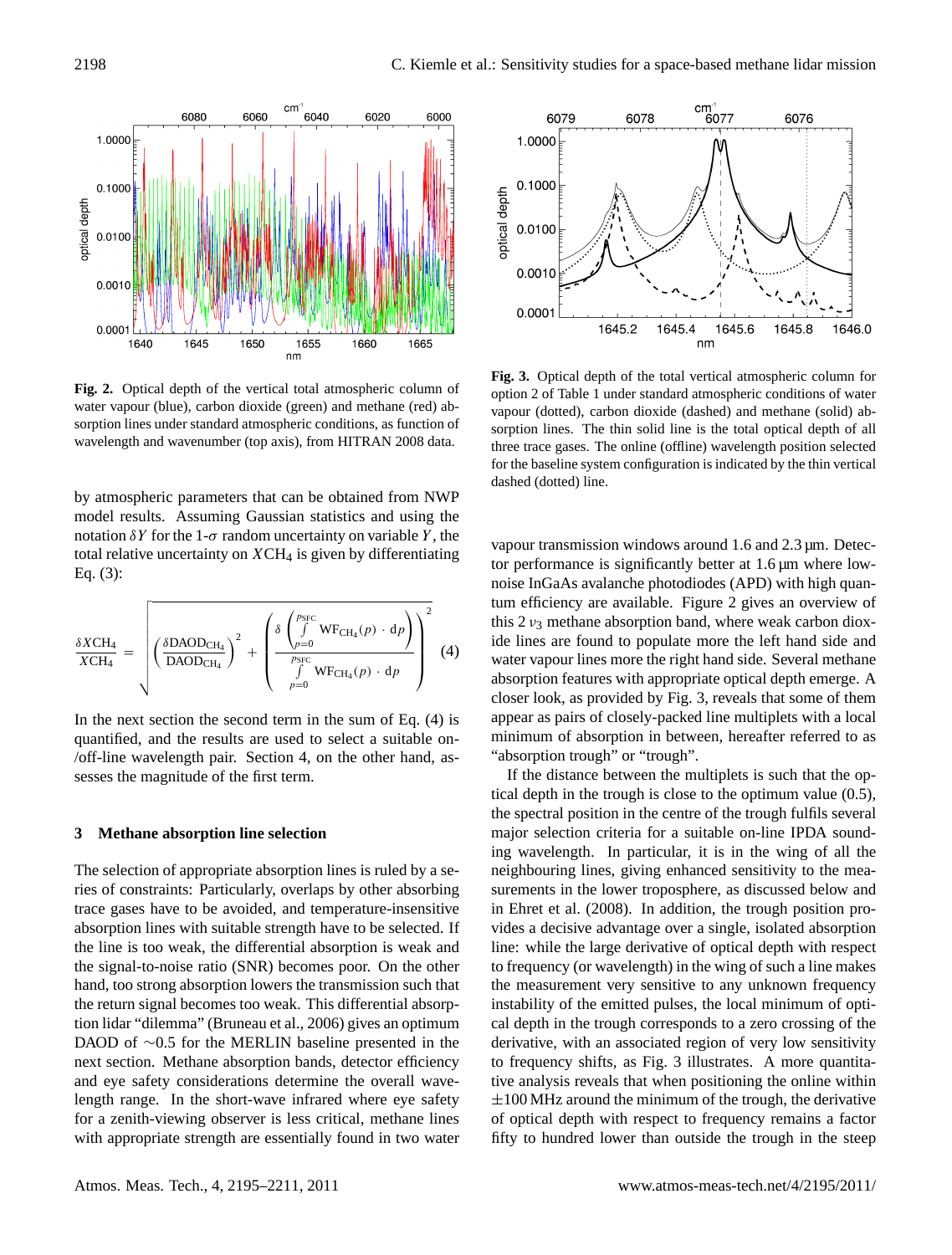| <b>Table 1.</b> Suitable line multiplets in the 2 $\nu_3$ methane absorption band for space IPDA lidar applications, with proposed online/offline lidar |
|---------------------------------------------------------------------------------------------------------------------------------------------------------|
| wavelength pairs and uncertainties due to atmospheric temperature, humidity, and surface pressure uncertainties (for details see Appendix).             |
| Option 2 at 1645 nm is selected due to its outstanding sensitivity in the lower troposphere.                                                            |

|               |               |                                                                                     | $\overline{\mathcal{A}}$ |
|---------------|---------------|-------------------------------------------------------------------------------------|--------------------------|
| R7            | R6            | R <sub>5</sub>                                                                      | <b>O</b> <sub>6</sub>    |
| 1642.9093     | 1645.5518     | 1648.2279                                                                           | 1665.9562                |
| 6086.7632     | 6076.9889     | 6067.1220                                                                           | 6002.5588                |
| 6085,0000     | 6075.8960     | 6068.5250                                                                           | 6004.5000                |
| 0.48          | 0.30          | 0.38                                                                                | 0.54                     |
| 0.52          | 0.53          | 0.60                                                                                | 0.54                     |
| 0.91          | 1.23          | 0.88                                                                                | 0.98                     |
|               |               |                                                                                     |                          |
| $0.20 - 0.49$ | $0.20 - 0.34$ | $0.25 - 0.34$                                                                       | $0.10 - 0.19$            |
| $0.28 - 0.30$ | $0.08 - 0.13$ | $0.25 - 0.26$                                                                       | $0.12 - 0.18$            |
| 0.99          | 0.98          | 0.97                                                                                | 0.97                     |
| 1.18–1.27     | $1.14 - 1.18$ | $1.17 - 1.19$                                                                       | $1.12 - 1.14$            |
|               |               |                                                                                     |                          |
|               |               | $\mathfrak{D}$<br>Uncertainties on $XCH4$ from geophysical parameter uncertainties: | 3                        |



**Fig. 4.** Integral-normalized pressure weighting functions of IPDA lidar for all four suitable methane absorption trough positions at  $1.6 \mu m$  listed in Table 1, and for carbon dioxide line wing positions at 1.6 and 2 µm for comparison. Also shown is a hypothetical uniform weighting function (normalized; vertical dashed line) and the assumed top of the lowest 1-km layer (dotted horizontal line at 894 hPa) used to define the figure of merit of the weighting function. Option 2 at 1645 nm is selected due to its outstanding sensitivity in the lower troposphere.

flank of a line. Consequently, in contrast to using the wing of a single line, as is the case for  $CO<sub>2</sub>$  where no such troughs exist, the frequency stability requirement can be reduced by a similar factor, which is of great benefit to the laser design and to the platform along-track nadir pointing offset that introduces a Doppler shift in the frequency of the received pulses.

We used line-by-line radiative transfer calculations under standard atmospheric conditions with the HITRAN 2008 database (Rothman et al., 2009), including recent spectroscopic characterizations of methane precisely in this  $2\nu_3$ absorption band (Frankenberg et al., 2008), to identify the best suitable methane trough, following a formulation documented in the Appendix. In total, we find four methane absorption troughs with suitable optical depth, low temperature dependency, and without significant interference by other trace gases. Figure 4 displays their integralnormalized weighting functions. While options 1, 3 and 4 have only slightly better low-tropospheric weighting functions than a  $CO<sub>2</sub>$  single line at 1.6  $\mu$ m (light gray line in Fig. 4), option 2 is halfway towards a  $CO<sub>2</sub>$  line at  $2 \mu m$ (dark gray). The latter is roughly two times more favourable than at  $1.6 \mu m$  thanks to the presence of stronger lines which enable on-line positions further away in the wing of the line. Option 2 at 1645 nm stands out as exceptionally sensitive in the lower troposphere due to a particularly favourable wavelength separation between the two line multiplets that form the trough. Both multiplets consist of three strong methane lines each with intensities varying between about 0.5 and  $1.2 \times 10^{-21}$  cm<sup>-1</sup>/(molecule cm<sup>-2</sup>), with pressure broadening coefficients between 0.041 and 0.057 cm<sup>-1</sup> atm<sup>-1</sup>, and with pressure shift coefficients between  $-0.0018$  and  $-0.0218$  cm<sup>-1</sup> atm<sup>-1</sup>. Their lower energy levels and temperature dependencies of the broadening coefficients are almost identical, with 220 cm−<sup>1</sup> and 0.85 respectively.

Table 1 lists the main characteristics and IPDA uncertainty estimates for all four trough options. We define the figure of merit of the weighting function as the ratio between the integral of the normalized weighting function in the lowest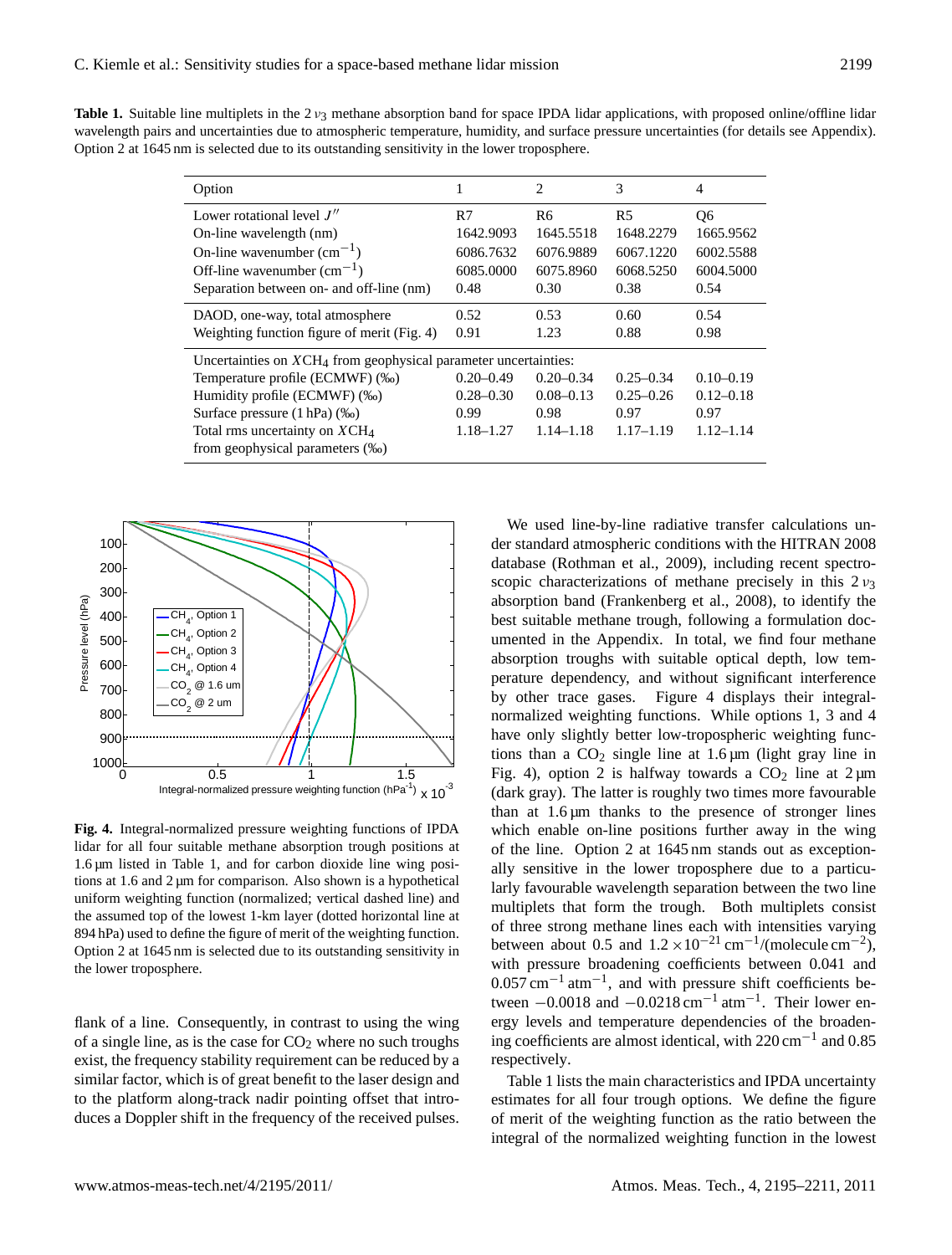km, i.e. below the dotted horizontal line in Fig.  $4 (z < 1 \text{ km})$ ,  $p > 894$  hPa for a US standard atmosphere) and the integral of a theoretical normalized uniform weighting function in the same layer. The figure of merit expresses the sensitivity of the measurement to variations of the methane mixing ratio near the surface. Indeed, for a given variation of methane in the lower troposphere, whose detection is the primary focus of the mission, a weighting function with higher sensitivity in the lower troposphere gives more impact onto the measured column XCH4. Uncertainties in the auxiliary parameters of the retrieval, i.e. atmospheric temperature and humidity profiles, and surface pressure, impinge on the  $XCH<sub>4</sub>$  precision. They are assessed using the procedure described in the Appendix, and listed in Table 1. All uncertainties are normalised by the corresponding weighting function figure of merit in order to allow for neutral comparisons, because a weighting function with higher sensitivity in the lower troposphere gives a useful signal that is proportionally larger against a source of uncertainty on  $XCH<sub>4</sub>$  of a given magnitude. Since they are essentially quasi-random and uncorrelated, all uncertainties can be added geometrically.

In agreement with a previous study (Ehret and Kiemle, 2005), the uncertainty due to an uncertainty in surface pressure of 1 hPa dominates with ∼0.1%. On global average state-of-the-art NWP surface pressure errors are smaller, ∼0.7 hPa (Dee et al., 2011). They can however become considerably larger, particularly near cyclones in data-sparse regions such as oceans. Yet there, the presence of clouds anyway inhibits lidar measurements. The resulting methane uncertainty is to first order proportional to the surface pressure uncertainty that can be provided by state-of-the-art NWP models. We estimated uncertainties of the humidity and temperature profiles using globally averaged vertical error covariances calculated from ECMWF forecast difference data (Elias Holm, personal communication, 2011) as detailed in the Appendix. The variation range in Table 1 represents the uncertainty spread for different climates, also detailed in the Appendix. The total  $XCH_4$  uncertainty of ∼0.12 % is nearly an order of magnitude lower than the uncertainty due to instrument noise, assessed in Sect. 5. The differences between the four options are subtle, but option 2 displays a particularly low sensitivity towards uncertainties in the humidity profile thanks to the possibility of a judicious choice of offline wavelength as described in the Appendix. This choice also yields the smallest spacing between on- and off-line wavelengths, thus minimising the impact of any wavelength dependence of surface reflectance and atmospheric extinction. The methane trough at 1645 nm is therefore selected as baseline in the following.

## **4 Performance model**

The precision of space-based lidar measurements is influenced by a set of instrument, platform and geophysical (earth surface and atmosphere) parameters. We constructed a performance model that simulates the physics of the measurements with respect to the instrumental and environmental constraints. It is used to study the significance of each parameter and to quantify the expected measurement precision. Similar performance analyses investigated space-based and airborne differential absorption lidar for profiling water vapour (Ismail and Browell, 1989), and IPDA lidars for other greenhouse gases (Ehret and Kiemle, 2005; Bruneau et al., 2006). The model's core components are sketched in Fig. 5 and comprise program modules that provide the instrument, platform and geophysical input parameters on the base of technical specifications and auxiliary models. The instrument's detector needs particular attention since it is a significant source of noise, as shown in the next section. Various photodiode detectors can be modelled to study their respective performance. Besides vertical profiles of pressure and temperature from standard climates, further atmospheric components of the model, adopted from Ehret and Kiemle (2005), include a variety of aerosol and cloud backscatter and extinction coefficient profiles, as well as an assessment of the solar background radiation.

Initial parametric analyses in a standardised geophysical environment serve to test the model, to identify critical parameters, and to define a physically and technically realistic set of instrument and platform parameters. Thereafter, all parameters are varied subsequently within reasonable limits in order to study the overall systems' response onto the measurement precision. In a final phase, the performance is optimised iteratively in small steps towards a baseline parameter set, following minimum power, space and cost criteria. This baseline configuration can subsequently be exposed to different geophysical situations in order to study the variations of measurement precision over the globe. This simulation runs as follows: After initialisation with the baseline parameter set and modification of the selected instrument or platform parameter, the desired geophysical environment is constituted, the on- and off-line absorption cross sections are computed, and the IPDA lidar equation with error propagation and noise terms returns the simulated methane column precision. Other key variables such as backscatter intensity, solar background radiation, and noise equivalent power (NEP) incident on the detector are additionally available for comprehensive investigations.

Table 2 lists the main parameters of the baseline, also used for the MERLIN phase A studies. It builds on a laser concept with power budgets estimated practical for space. Both transmitter and receiver fit into a small satellite eligible for a "piggy-back" launch together with a larger payload, to limit mission costs. The average laser output power in Table 2 is the product of pulse energy and repetition frequency: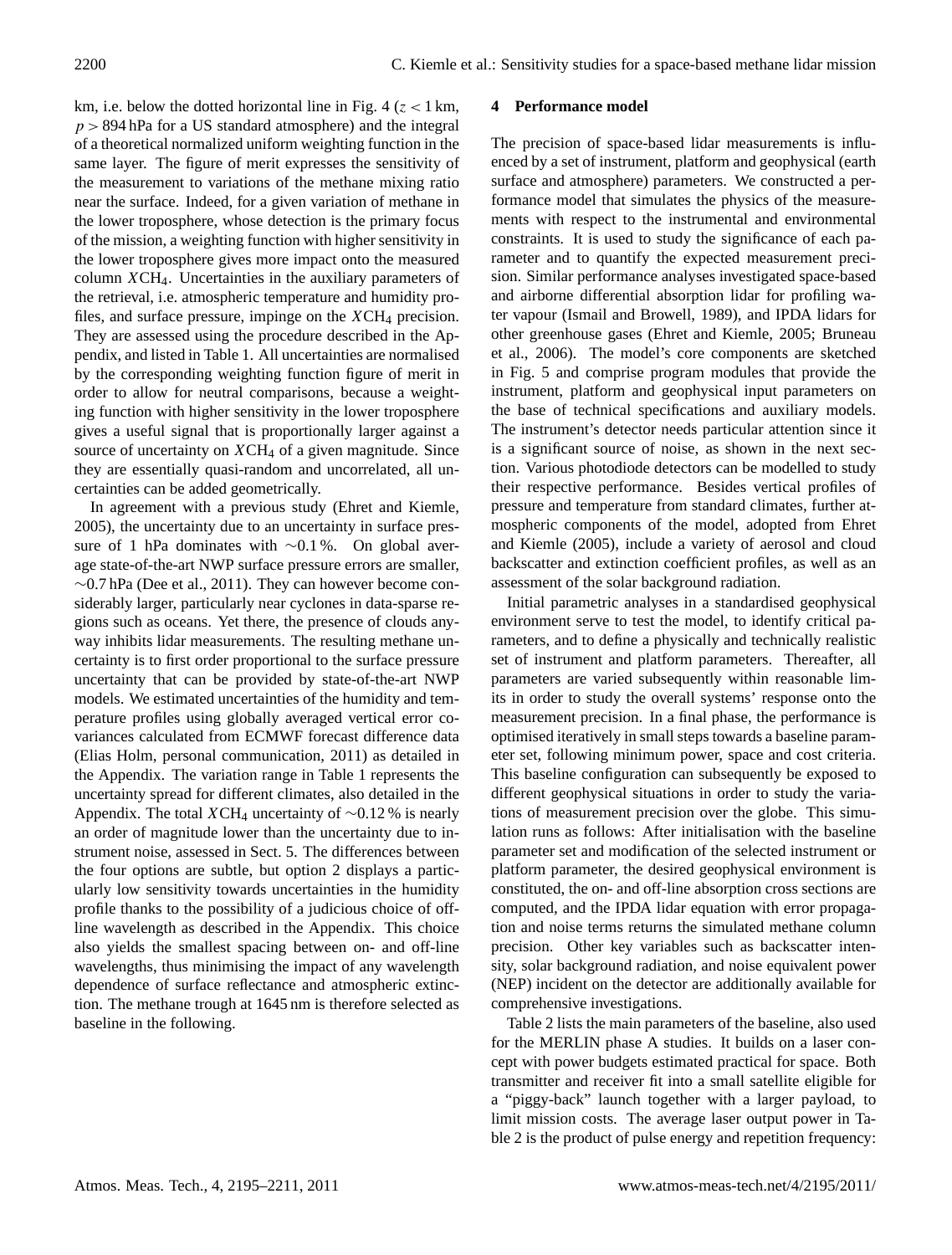

**Fig. 5.** Main components of the differential absorption lidar simulation model. Input of auxiliary parameters and models in hexagons, core equations and result in rectangles.

 $9.0 \text{ mJ} \times 50 \text{ Hz} = 0.45 \text{ W}$ . Since two pulses are needed to generate the on- and off-line wavelengths, the measurement's repetition rate is 25 Hz, with a measurement every 280 m, as Fig. 1 illustrates. The effective pulse length ( $\Delta t_{\text{eff}}$  in Eq. 1) takes into account the stretching of the emitted laser pulse by surface undulations within the 135 m diameter surface spot, and by the impulse response time of the detector/amplifier system, as described in Ehret et al. (2008). The emitted pulse is assumed to last 15 ns, which is above the Fourier limit of a Gaussian-shaped pulse of 7.4 ns for a sufficiently small laser spectral bandwidth of 60 MHz. Terrain undulations or sea wave amplitudes are estimated to 10 m which corresponds to a stretching by 67 ns. The use of a low-pass filter of third order with 3 MHz cut-off gives a detector impulse response time  $\tau$  of 111 ns. All three time spans are indicated at full-width half-mean (FWHM), assuming Gaussian shapes. Their convolution is consequently expressed by their rms sum which gives an effective, stretched pulse length of  $\Delta t_{\text{eff}} = 130 \text{ ns}$ . The dominant factor is the low-pass filter needed to limit high-frequency noise. Its cut-off frequency level also determines the precision in the measurement of the height of the atmospheric column. Ehret et al. (2008) assumed that a ranging precision of 2 m could be achieved with a detection bandwidth of 3 MHz. The resulting methane column uncertainty would then be ∼0.03 % which is fairly negligible.

The need for both short impulse response time and high detection sensitivity leads to the selection of InGaAs

avalanche photo diodes (APD) that are commercially available. Experience with our own amplifier developments for airborne lidars helped define realistic detector and amplifier parameters. The receiver's total optical efficiency of  $\eta = 65$ % is based on knowledge gained from the A-SCOPE IPDA lidar study (Ingmann et al., 2008). A sun-synchronous dawn-dusk polar orbit is favoured for uninterrupted solar power supply, giving a minimum sun zenith angle of about 75◦ . The solar nadir radiance at the telescope entrance that results from sunlight incident with this angle and scattered back to nadir direction by the earth's surface and atmosphere amounts to 5.1 mW m<sup>-2</sup> nm<sup>-1</sup> sr<sup>-1</sup> at 1645.6 nm. This is low compared to the detector's dark current, as detailed below. Since most sun zenith angles on that type of orbit are larger, implying less solar radiance, this value represents a "worst case" solar background level. The earth's thermal radiation is comparably negligible. The result was obtained with the libRadtran radiative transfer program (Mayer and Kylling, 2005) using standard atmosphere and aerosol profiles, and a surface reflectance of  $\rho = 0.1 \text{ sr}^{-1}$  which represents an average for vegetation at 1.6 µm, as measured by Amediek et al. (2009). The along-track resolution of 50 km implies horizontal averaging, as sketched in Fig. 1, and represents the result of a compromise between high precision (∼1 %) and spatial resolution. Since individual MERLIN measurements are uncorrelated and will be available for ground processing (estimates of the required data rate fit into the available typical downlink telemetry rates which therefore imposes no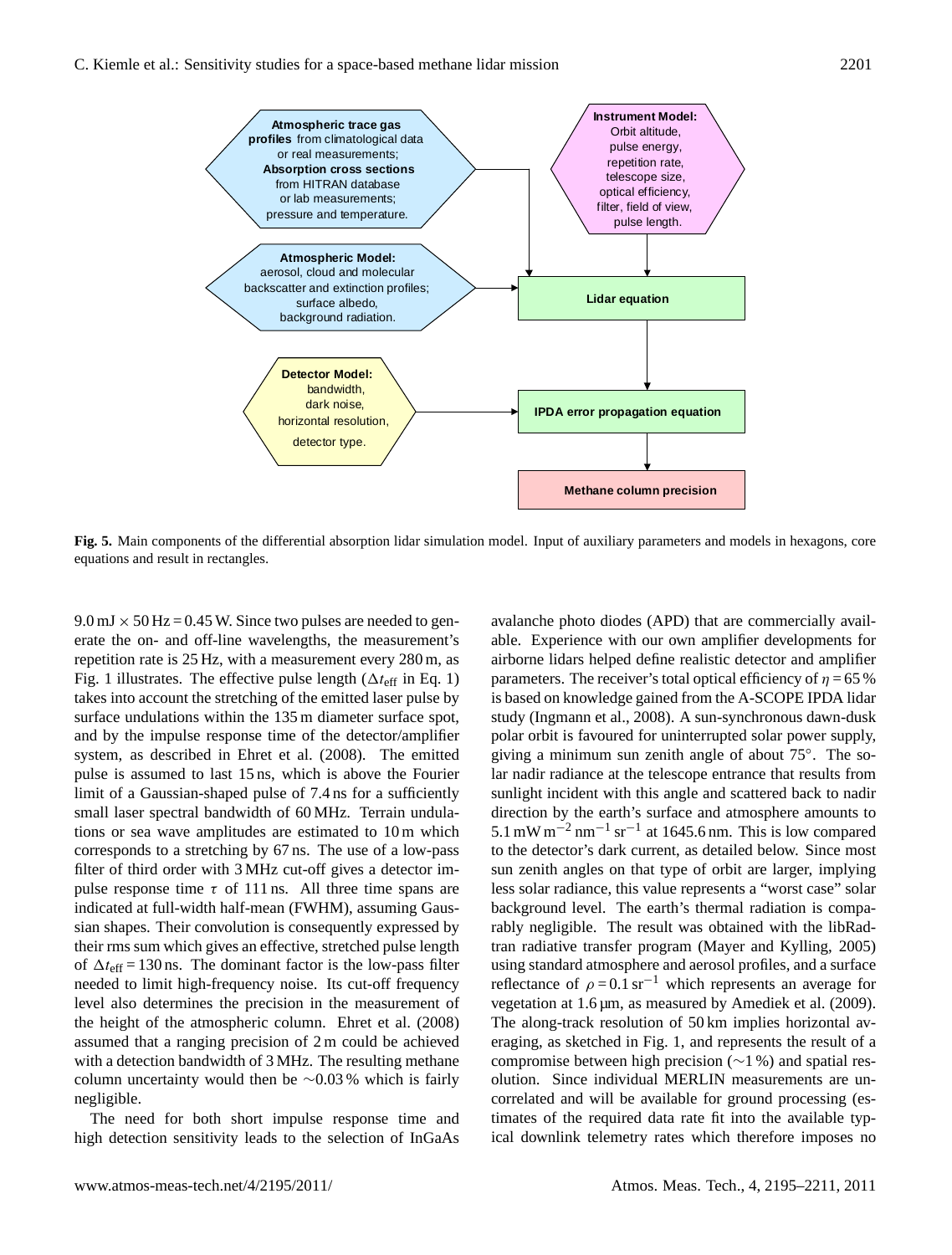**Table 2.** Baseline configuration for the main instrument, platform, and geophysical parameters of the space-based methane lidar MER-LIN that provides a methane column measurement precision of 0.8 %.

|                                        | <b>Laser Transmitter</b>                                 |  |  |  |  |
|----------------------------------------|----------------------------------------------------------|--|--|--|--|
| Pulse energy                           | 9.0 <sub>mJ</sub>                                        |  |  |  |  |
| Average output power                   | 0.45W                                                    |  |  |  |  |
| Pulse repetition frequency             | 50 Hz                                                    |  |  |  |  |
| Effective pulse length                 | 130 ns FWHM                                              |  |  |  |  |
| Laser beam divergence                  | 0.27 mrad FWHM                                           |  |  |  |  |
| Spot diameter at m.s.l.                | 135 m                                                    |  |  |  |  |
| On-line wavelength                     | 1645.552 nm                                              |  |  |  |  |
| Off-line wavelength                    | 1645.846 nm                                              |  |  |  |  |
| Receiver                               |                                                          |  |  |  |  |
| Type                                   | Cassegrain telescope                                     |  |  |  |  |
| Primary mirror diameter                | $0.55 \,\mathrm{m}$                                      |  |  |  |  |
| Optical bandwidth                      | 1.0 nm FWHM                                              |  |  |  |  |
| Total optical efficiency               | 0.65                                                     |  |  |  |  |
| Detector and amplifier                 |                                                          |  |  |  |  |
| Type                                   | <b>InGaAs APD</b>                                        |  |  |  |  |
| Part number                            | <b>IAG200T6</b>                                          |  |  |  |  |
| Manufacturer                           | Laser Components DG, Inc.                                |  |  |  |  |
| Internal gain $M$                      | 10                                                       |  |  |  |  |
| Quantum efficiency $\eta$ <sup>q</sup> | 0.6                                                      |  |  |  |  |
| Excess noise factor F                  | 3.2                                                      |  |  |  |  |
| Impulse response time $\tau$           | 111 ns                                                   |  |  |  |  |
| Noise equivalent power                 | 43 fW/ $\sqrt{Hz}$                                       |  |  |  |  |
| Platform and environment               |                                                          |  |  |  |  |
| Orbit type                             | Polar, sun synchronous, dawn/dusk                        |  |  |  |  |
| Orbit altitude                         | 506 km                                                   |  |  |  |  |
| Footprint velocity                     | $7.0\,\mathrm{km}\,\mathrm{s}^{-1}$                      |  |  |  |  |
| Along-track resolution                 | 50 km                                                    |  |  |  |  |
| Pressure, temperature                  | standard atmosphere                                      |  |  |  |  |
| Aerosol                                | median profile                                           |  |  |  |  |
|                                        | (Vaughan et al., 1995)                                   |  |  |  |  |
| Methane mixing ratio                   | 1.774 ppmv in the troposphere                            |  |  |  |  |
|                                        | (Forster et al., 2007)                                   |  |  |  |  |
| Simulation top altitude                | 62 km                                                    |  |  |  |  |
| Surface reflectance                    | $0.1 \text{ sr}^{-1}$                                    |  |  |  |  |
| Solar background radiance              | 5.1 mW m <sup>-2</sup> nm <sup>-1</sup> sr <sup>-1</sup> |  |  |  |  |
| Spectroscopic data base                | HITRAN 2008                                              |  |  |  |  |
|                                        | (Rothman et al., 2009)                                   |  |  |  |  |
|                                        |                                                          |  |  |  |  |

on-board horizontal averaging), alternative averaging procedures adapted to the methane emission strengths or to measurements in broken clouds are possible.

For this baseline concept, speckle noise, estimated after Ehret et al. (2008), is found negligible, thanks to a relatively large field-of-view and surface spot size. The latter is the result of a compromise between speckle and on-/offline overlap uncertainties that decrease with spot size (Amediek et al., 2009), and solar background radiation that increases with the field-of-view. Setting aside the effect of uncertainties in the denominator of Eq. (3), which can safely be assumed not correlated with instrumental noise and is therefore treated separately in the Appendix and in Sect. 3, the derivation of Eq. (3) relates the relative single-measurement uncertainty on XCH<sup>4</sup> to the relative uncertainties on the backscattered optical power and pulse energy measurements:

$$
\frac{\delta XCH_4}{XCH_4} = \frac{1}{2 \cdot \text{DAOD}} \cdot \sqrt{\left(\frac{\delta P_{on}}{P_{on}}\right)^2 + \left(\frac{\delta P_{off}}{P_{off}}\right)^2 + \left(\frac{\delta E_{on}}{E_{on}}\right)^2 + \left(\frac{\delta E_{off}}{E_{off}}\right)^2}.\text{(5)}
$$

In practice, the measurement of the pulse energies can be made as precise as necessary by splitting out a sufficient fraction of the emitted energy, so that the two last terms in the sum of Eq. (5) can be neglected with respect to the two first terms. After averaging  $n$  uncorrelated individual measurements along the accumulation length (cf. Fig. 1), and introducing  $SNR_{on} = P_{on}/\delta P_{on}$  and  $SNR_{off} = P_{off}/\delta P_{off}$ , the single-measurement signal-to-noise-ratios on  $P_{on}$  and  $P_{off}$ from Eq. (1), we obtain:

$$
\frac{\delta XCH_4}{XCH_4} = \frac{1}{2 \cdot \text{DAOD}} \cdot \sqrt{\frac{\text{SNR}_{\text{on}}^{-2} + \text{SNR}_{\text{off}}^{-2}}{n}}.
$$
 (6)

The total noise  $\delta P$  mainly consists of (1) the detector's NEP, (2) the shot noise of the laser, and (3) the shot noise of the solar background photons. The shot noise  $N$  of a signal  $S$  is determined by Poisson statistics:  $N = \sqrt{S}$ . To size the dominating noise sources it is useful to compare the number of "dark photons"  $N_{\text{det}}$ , i.e. photons equivalent to the dark current of the detector-amplifier system, with the number of laser and solar photons incident on the detector. Following Ismail and Browell (1989),  $N_{\text{det}}$  is related to the detector-amplifier NEP via:

$$
N_{\text{det}} = \frac{\eta_{\text{q}}\tau}{2 F} \cdot \left(\frac{\lambda \cdot \text{NEP}}{hc}\right)^2.
$$
 (7)

Here  $\eta_q$  is the quantum efficiency of the APD,  $\tau$  the abovementioned detector-amplifier impulse response time,  $\lambda$  the wavelength,  $h$  Planck's constant and  $c$  the speed of light. The excess noise factor  $F$ , accounts for the statistical fluctuations of the charge multiplication in the APD. In an ideal detector with zero NEP,  $N_{\text{det}}$  photons would generate the dark current electrons of the real detector. Finally, the number of solar background photons  $N_{\text{back}}$  is obtained from the nadir radiance, and the laser photons  $N_{sig}$  hitting the sensitive detector area are determined by the lidar equation (Eq. 1). Since the laser, solar and detector noise contributions are uncorrelated, they can be added, and the total number of noise photoelectrons generated in the detector is expressed in the denominator of Eq. (8), using Poisson statistics and following Ismail and Browell (1989). With the APD gain M the signal photoelectrons are given by  $\eta_q \cdot M \cdot N_{\text{sig}}$ , and the SNR of Eq. (6) finally adopts the form: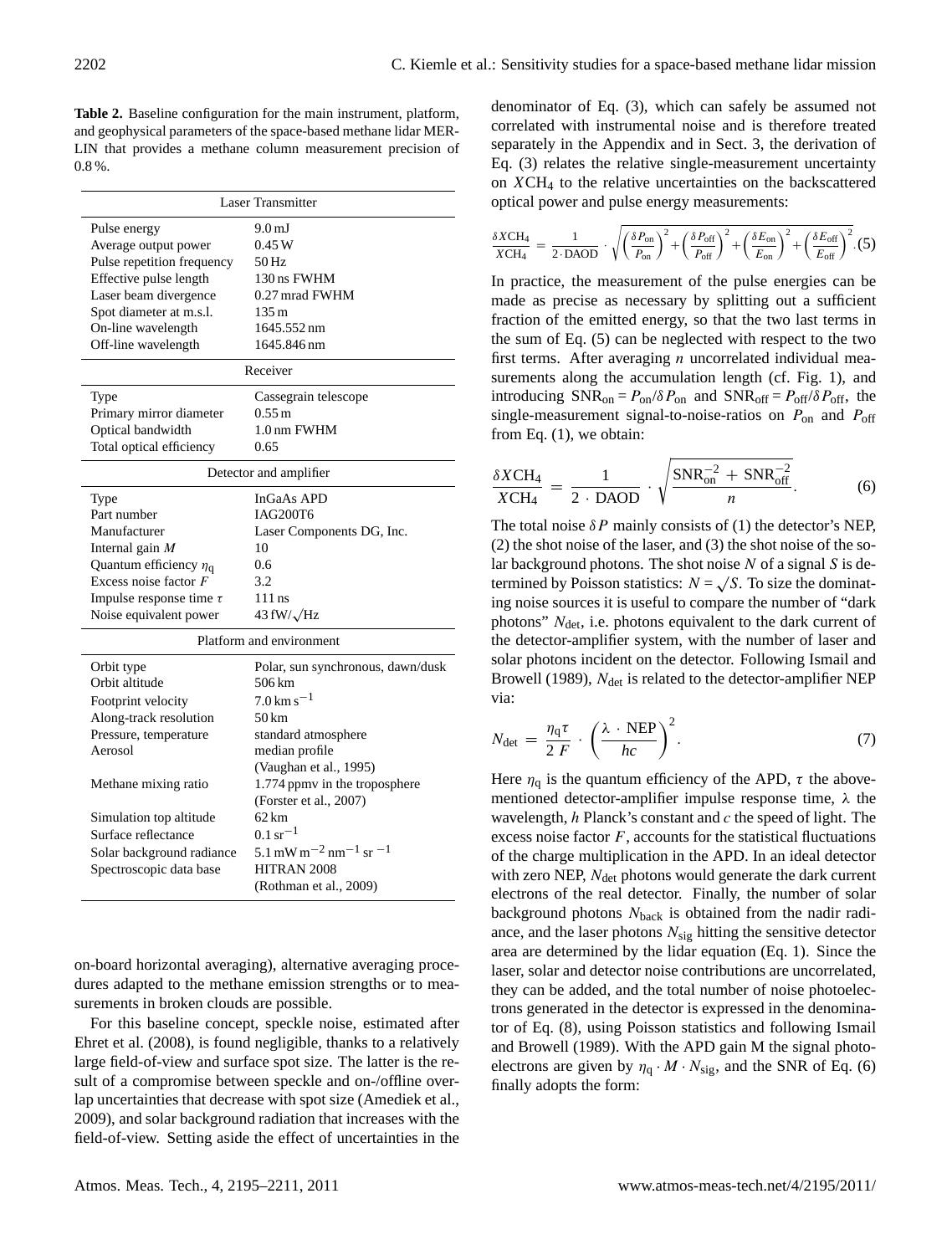**Table 3.** Number of photons per range gate ( $\tau c/2 = 16.7$  m) reaching the detector for three different regimes of noise representing the global spread in surface reflectance (after Amediek et al., 2009), valid for the MERLIN baseline configuration of Table 2.

| surface<br>type | 1.65 µm surface<br>reflectance<br>ρ | online<br>signal<br>$N_{\text{sig}}$ | Solar<br>background<br>$N_{\rm back}$ | dark<br>photons<br>$N_{\text{det}}$ | online<br><b>SNR</b> | noise<br>regime |
|-----------------|-------------------------------------|--------------------------------------|---------------------------------------|-------------------------------------|----------------------|-----------------|
| water           | $0.02 \text{ sr}^{-1}$              | 163                                  | 18                                    | 1300                                | 1.8                  | high-noise      |
| vegetation      | $0.10 \,\mathrm{sr}^{-1}$           | 1022                                 | 113                                   | 1300                                | 9.0                  | baseline        |
| desert          | $0.30 \,\mathrm{sr}^{-1}$           | 3092                                 | 341                                   | 1300                                | 20                   | low-noise       |

$$
SNR = \frac{\eta_{q} M N_{sig}}{M \sqrt{\eta_{q} F (N_{sig} + N_{back} + N_{det})}}
$$
(8)  

$$
= \sqrt{\frac{\eta_{q}}{F}} \cdot \frac{N_{sig}}{\sqrt{N_{sig} + N_{back} + N_{det}}}.
$$

#### **5 Results**

When running the performance model with the baseline configuration of Table 2 and using Eq. (8), the SNR turns out to be roughly proportional to the surface reflectance  $\rho$ , as expected and shown in Table 3. Low reflectance, e.g. over water, gives low return signals, and consequently low SNR. Here, the lowest value obtained from airborne measurements by Amediek et al. (2009) over sea is used as a worst case. On the other hand, high reflectance gives strong signals but, unfortunately, most regions with high reflectance are arid and consequently of little interest. Overall, the offline SNR (not shown here) is roughly a factor of two to three larger than the online SNR. Hence the measurement precision following Eq. (6) is to good approximation in inverse relationship with the online SNR and the surface reflectance, which is illustrated in the right panel of Fig. 6. Since most of the solar background radiation is due to scattering from the surface, and only a small fraction due to atmospheric scattering, there is a nearly linear relationship between  $N_{\text{back}}$  and  $\rho$ . On the whole the solar background is relatively small, even over highly reflecting surfaces. Finally, Table 3 shows that the detector noise, expressed by the number of dark photons, dominates in both the high-noise and baseline regimes. For these calculations, the case of an off-the-shelf component was selected as a worst-case scenario. The use of a detector with better performance would significantly improve the SNR.

Figure 6 shows estimates of the measurement precision (Eq. 6) of the MERLIN baseline for a 50-km averaged methane column  $(XCH<sub>4</sub>)$ . For scattering surfaces within altitudes between 0 and 2 km the precision is ∼0.8 %. Since we find a minimum measurement uncertainty at ∼1 km a.s.l., the DAOD of 0.53 (Table 1) is nearly optimal. A higher DAOD would lead to a stronger curvature and to consequently higher



**Fig. 6.** Methane column measurement precision  $\delta XCH_4/XCH_4$  for the MERLIN baseline of Table 2 as function of the scattering surface altitude (a.s.l.) (left panel), and as function of the surface reflectance of a target at sea level (right panel).

uncertainty at sea level, due to the stronger on-line signal attenuation. An atmosphere with stronger aerosol optical depth generates a similar negative effect on the measurement uncertainty, as documented in Fig. 5b of Ehret et al. (2008). On the other hand, a smaller DAOD (weaker absorption) would give a more linear relationship between precision and altitude at the cost of higher uncertainty at all levels. Here, the precision slightly degrades with altitude to 2.1 % at 8 km, due to decreasing DAOD, as expressed in Eq. (6). This is not critical since the frequency of occurrence of elevated targets such as high plains and mountains strongly decreases with altitude. Opaque clouds with high optical depth could be useful targets if their tops were sufficiently flat and distinct.

The performance model allows detailed assessments of parameters that have an impact on the measurement precision. Here, we summarise the most relevant results concerning MERLIN's four key parameters, grouped in the IPDA lidar equation (Eq. 1): average laser power  $P$ , telescope area  $A$ , orbit height  $r$ , and surface reflectance. While the first three are adjustable by instrument and platform design, the latter is given by the surface properties. Figures 7 to 9 show the impact of variations of these four key parameters on the methane column measurement precision. For a broad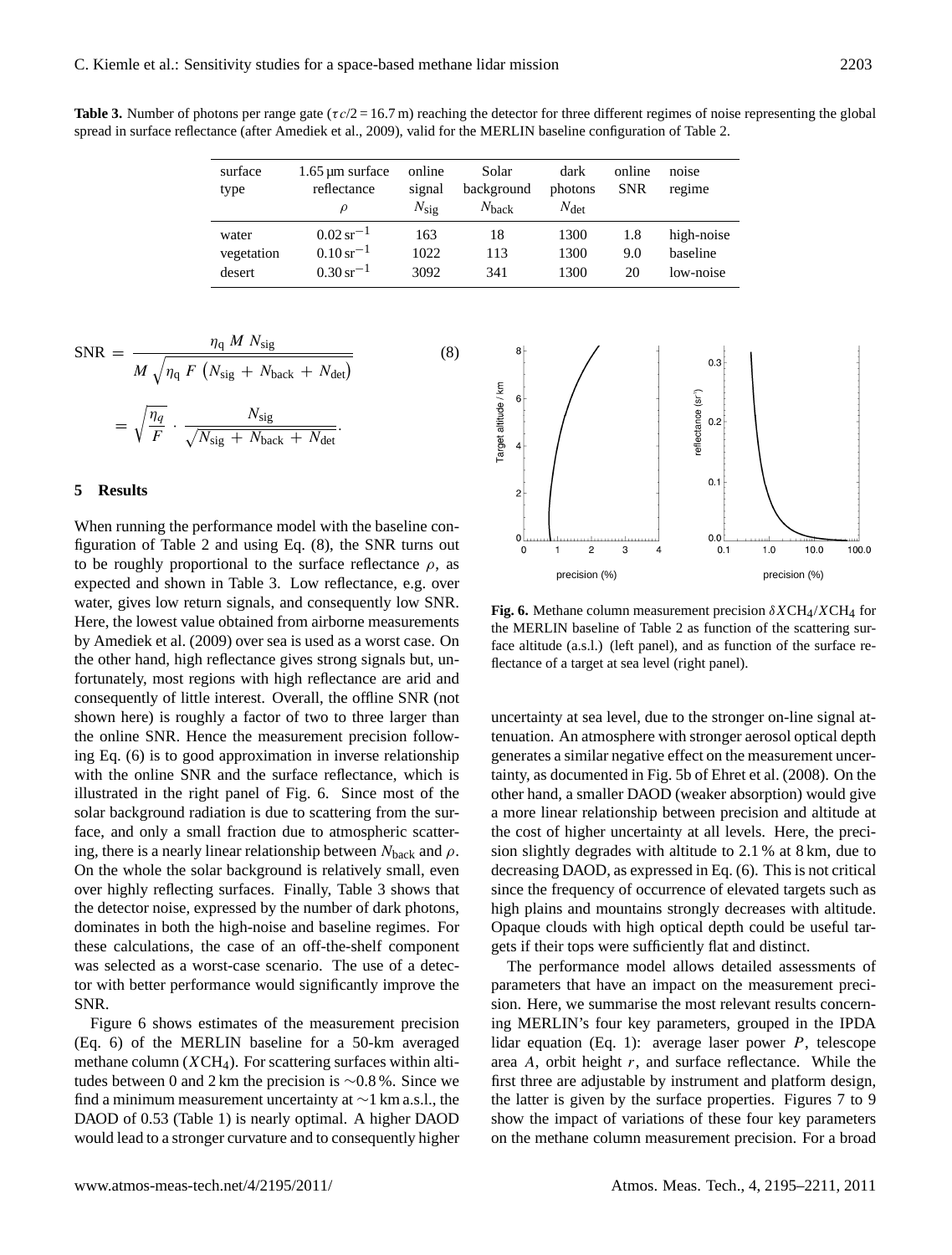

**Fig. 7.** Methane measurement precision  $\delta XCH_4/XCH_4$  as function of laser power and surface reflectance, assumed to range between 0.02–0.05 sr<sup>-1</sup> for water (ocean), between 0.05–0.14 sr<sup>-1</sup> for vegetation, and  $0.14-0.30 \text{ sr}^{-1}$  for semi-arid land and desert. The MER-LIN baseline of Table 2 with 0.45 W and  $0.1 \text{ sr}^{-1}$  yields a precision of 0.8 %.

range of variation of these parameters, here a factor of four in laser power, a factor of two in telescope diameter and orbit height, and a factor of 15 in surface reflectance, the resulting XCH<sup>4</sup> precisions vary between 0.3 and several percent. The plots give an overview of the general instrument behaviour in various noise conditions. They exhibit an obvious transition between two different, opposite noise regimes at the left and the right side. Varying the key parameters by small amounts around the baseline in the three different noise and surface reflectance regimes of Table 3 gives the following power-law relationships for the methane measurement precision:

High noise: 
$$
\delta XCH_4 / XCH_4 \sim (r^2 / PA)^{0.9} \cdot \text{NEP}^{0.8}
$$
. (9)

$$
\text{Baseline}: \delta X \text{CH}_4 \big/ X \text{CH}_4 \sim \left( r^2 / P A \right)^{0.7} \cdot \text{NEP}^{0.3}. \quad (10)
$$

Low noise: 
$$
\delta XCH_4 / XCH_4 \sim (r^2 / PA)^{0.5} \cdot \text{NEP}^{0.1}
$$
. (11)

These relationships describe proportionalities between the varied parameter and the resulting precision valid for the MERLIN baseline. A positive power-law exponent signifies strong uncertainty increase when the parameter, e.g. the orbit height  $r$ , increases. A negative exponent represents an inverse relationship, and an exponent close to zero means weak dependency. While the NEP is nearly insignificant in low-noise conditions, it becomes a determining parameter in high-noise, low-reflectance environments. In agreement with the lidar equation (Eq. 1), the term  $r^2/PA$  expresses a noiseinvariant relationship between the three key instrument and platform parameters. With only square root dependency (exponent 0.5) at low noise, its impact is nearly linear (exponent 0.9) at high noise. All other parameters listed in Table 2



**Fig. 8.** Measurement precision as function of telescope diameter and surface reflectance (similar to Fig. 7). The MERLIN baseline with 0.55 m and 0.1 sr<sup> $-1$ </sup> yields a precision of 0.8%.



**Fig. 9.** Measurement precision as function of orbit height and surface reflectance (as Fig. 7). The MERLIN baseline of Table 2 with 506 km and 0.1 sr<sup> $-1$ </sup> yields a precision of 0.8 %.

are found to be comparatively insensitive, with absolute values of power-law exponents much smaller than 0.1. One exception is the pulse energy  $E$  in high-noise conditions, scaling with  $\delta XCH_4/XCH_4 \sim E^{-0.4}$  if the average laser power *F* is kept constant, i.e. if the PRF (pulse repetition frequency) is adjusted such that it fulfils the condition  $P = E \cdot PRF$ . In other words: for low surface reflectances, higher pulse energies at lower PRF are more favourable. The baseline lies in a transition region between the two opposite noise extremes. Figures 7 to 9 and the relationships Eq. (9) to Eq. (11) allow easy assessments for instrument modifications and parameter trade-offs. For example, a system with a larger telescope (69 cm in diameter; improvement) in a higher orbit (630 km; penalty) is expected to provide a performance that is nearly identical to the baseline system of Table 2.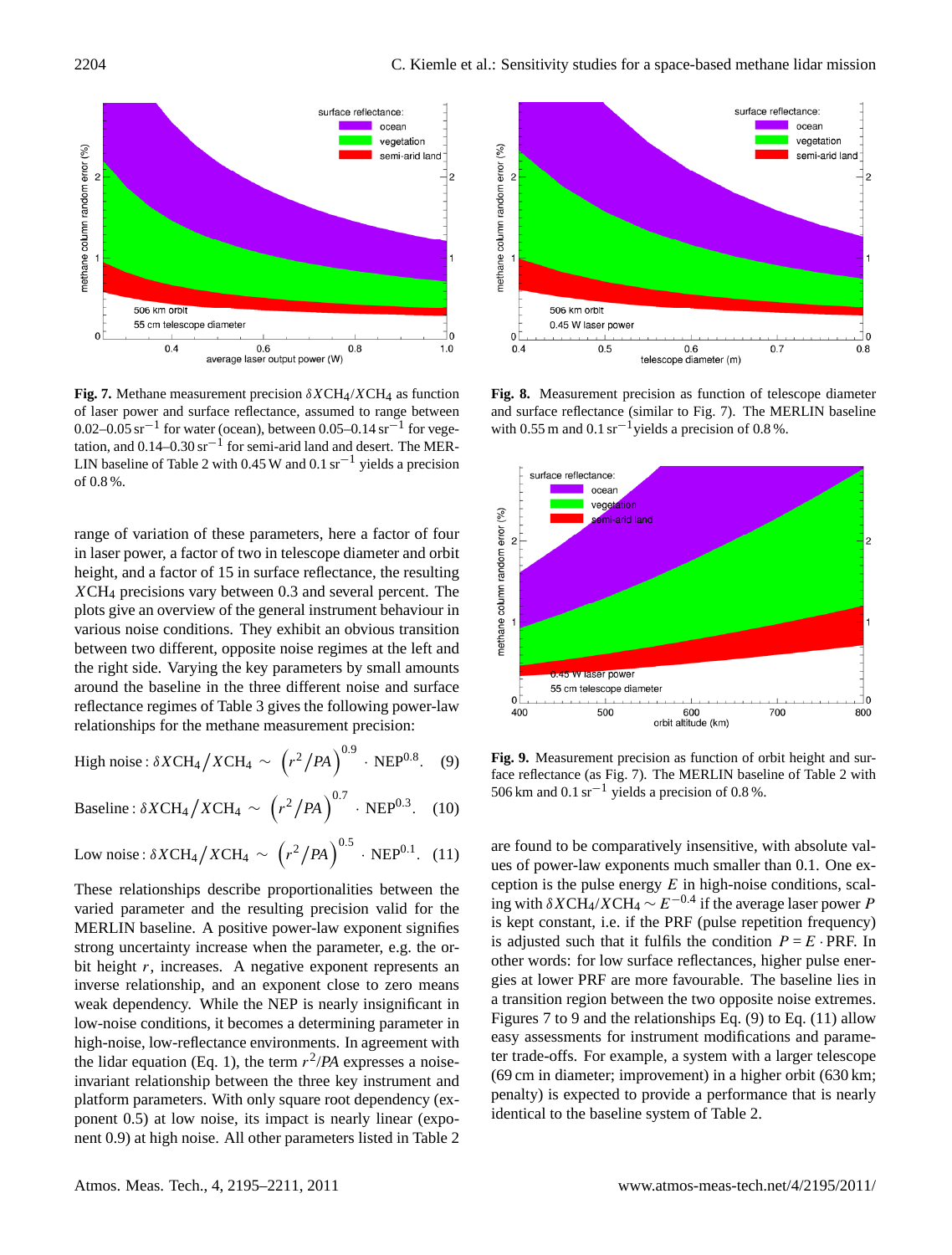**Table 4.** Influence of beam attenuation by aerosol on methane column precision. In an atmosphere with less (more) aerosol load than the median, the performance is improved (degraded) by the indicated factor. The indicated equivalent resolution would be needed to re-establish a measurement precision of 0.8 %, valid for the median aerosol baseline.

| Aerosol<br>profile | aerosol<br>optical<br>depth | precision<br>gain/loss<br>factor | baseline<br>equivalent<br>resolution |
|--------------------|-----------------------------|----------------------------------|--------------------------------------|
| lower decile       | 0.01                        | $0.88 \pm 0.01$                  | $39 \text{ km}$                      |
| lower quartile     | 0.03                        | $0.89 \pm 0.01$                  | $40 \mathrm{km}$                     |
| median             | 0.11                        | 1.0                              | $50 \mathrm{km}$                     |
| higher quartile    | 0.44                        | $1.63 \pm 0.04$                  | 133 km                               |
| higher decile      | 1.42                        | $9.58 \pm 0.58$                  |                                      |

Atmospheric aerosols can increase the measurement uncertainty due to scattering and absorption, as already shown by Ehret et al. (2008). To quantify this effect the performance model was run with various representative aerosol backscatter profiles based on comprehensive lidar measurements over the Atlantic Ocean at a wavelength of 10.6 µm by Vaughan et al. (1995). The data were roughly scaled to 1.65 µm using an altitude-dependent Angstrom exponent of 1.0 at sea level and 1.8 at 5 km a.s.l. to represent typical tropospheric aerosols. The aerosol profiles are grouped after their probability of occurrence using percentiles. The resulting backscatter coefficient in the baseline median aerosol profile is  $2 \times 10^{-6}$  m<sup>-1</sup> sr<sup>-1</sup> at sea level and  $2 \times 10^{-9}$  m<sup>-1</sup> sr<sup>-1</sup> at 5 km a.s.l. The corresponding extinction coefficients are  $10^{-4}$  m<sup>-1</sup> at sea level and  $10^{-7}$  m<sup>-1</sup> at 5 km a.s.l. Since these data are not necessarily representative for the whole globe, and since a constant Angstrom exponent between 10.6 and 1.65 µm is unlikely, we cross-checked the median aerosol profile with additional lidar measurements performed over the Pacific Ocean (Menzies et al., 2002). We find good agreement between our median aerosol backscatter coefficient profile that serves as baseline in our study, and their average profile of the aerosol background load, i.e. in the absence of Asian dust and pollution layers. This supports our approach of using the Atlantic median profile as a baseline.

The results in Table 4 give an overview of the simulated precision improvement (for a cleaner than median atmosphere) or loss, relative to the median aerosol profile used as baseline. Adapting the horizontal averaging length using the square root relationship expressed in Eq. (6) would ensure constant measurement precision. The indicated factors are principally only valid for the baseline configuration of Table 2. To test this restraint, the telescope diameter was varied between 0.55 m and 0.69 m. The resulting precision factor variation is indicated by the uncertainty ranges. We find that such instrument parameter modifications have low influence on the factors which consequently provide robust prognoses of the instrument's performance in the presence of aerosols.

**Table 5.** Impact of beam attenuation by a thin cirrus cloud layer in 9 km altitude on methane column precision. The indicated equivalent resolution would be needed to re-establish a measurement precision of 0.8 %, valid for the cloud-free baseline.

| cirrus<br>optical<br>depth | precision<br>loss<br>factor | baseline<br>equivalent<br>resolution |
|----------------------------|-----------------------------|--------------------------------------|
| 0.1                        | $1.15 \pm 0.01$             | 66 km                                |
| 0.3                        | $1.55 \pm 0.04$             | $120 \mathrm{km}$                    |
| 0.5                        | $2.15 \pm 0.07$             | 231 km                               |
| 0.7                        | $3.02 \pm 0.13$             | 456 km                               |
|                            |                             |                                      |

Finally, ice clouds (cirrus), present over large portions of the globe, attenuate the lidar signals mainly by scattering. The clouds' optical thickness determines the  $XCH<sub>4</sub>$  precision degradation. Table 5 displays the impact of thin cirrus with optical depths between 0.1 and 0.7 relative to the cloudfree reference atmosphere with the median aerosol profile. As for the aerosol variations, adapting the horizontal measurement resolution by averaging more under cloudy conditions could restore constant precision. For moderate cirrus with optical depths around 0.7 however, roughly a tenfold averaging length would be needed. Still, our results show that precise methane measurements beneath thin cirrus, polar stratospheric clouds, or aerosol layers are principally possible without loss of accuracy. This represents a major advance of active over passive remote sensing.

## **6 Conclusions**

A major handicap to quantify the methane emissions at the Earth's surface is the lack of accurate global observations of atmospheric methane. In the frame of a German-French climate monitoring initiative, a "Methane Remote Lidar Mission" (MERLIN) onboard a small satellite in low polar orbit was proposed by DLR and its French counterpart CNES. This mission will use the differential absorption lidar technique, allowing to measure methane at night, polar winter, through broken clouds, and at low sun angles. Ideally its operation will overlap with GOSAT or an equivalent successor to exploit synergies from joint measurements with different principles and complementary viewing conditions: While the lidar can provide information on clouds and aerosol layers to improve the performance of the passive sensor, the latter will supply valuable cross-track observations to improve the representativeness of the lidar's methane measurements. Using a baseline set of lidar instrument (0.45 W average laser power at 1.65 µm; 0.55 m telescope diameter), platform (506 km orbit height) and geophysical environment parameters, a parametric performance analysis was undertaken to simulate the effect of each parameter on the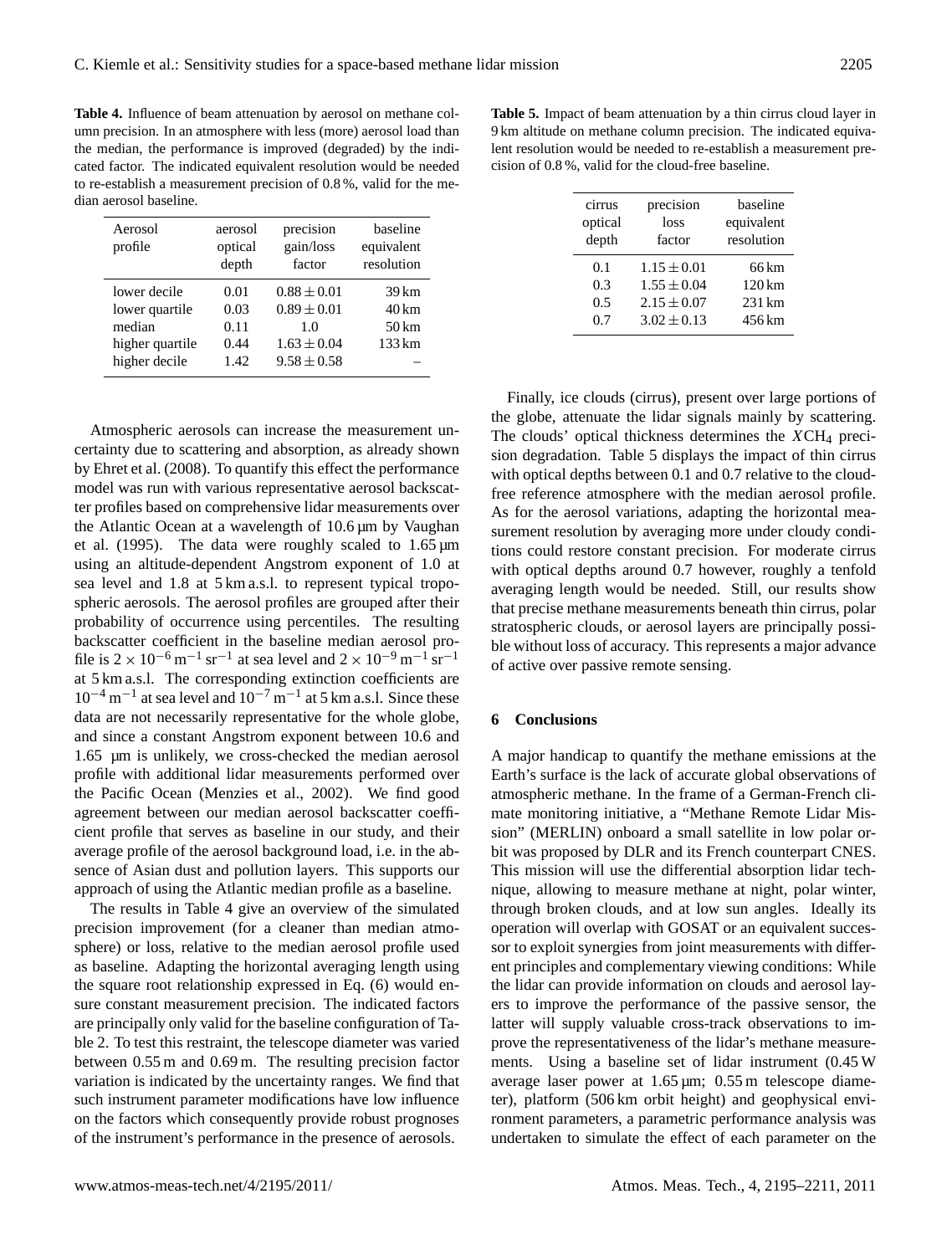expected measurement precision. With relatively modest size this instrument could provide 50-km averaged methane column measurement along the sub-satellite track with a precision (noise uncertainty) of about 1% (1 $\sigma$ ) over vegetation (surface reflectance  $0.1 \text{ sr}^{-1}$ ). Key performance parameters are laser power, telescope size, orbit altitude, surface reflectance, and detector NEP, assumed 43 fW Hz<sup>-0.5</sup> for an In-GaAs APD. The detector noise dominates, as an off-the-shelf component was selected as a worst-case scenario. The use of a detector with better performance would significantly improve the precision. The online wavelength position within a methane absorption trough improves the near-surface measurement sensitivity, while considerably relaxing the laser's frequency stability requirement. Consequently, instrument cost, size and risk are considerably reduced. The next simulations will use high-resolution satellite observations of the global distribution and variability of clouds and surface reflectances to obtain a more precise image of MERLIN's performance in the real world.

#### **Appendix A**

# **Retrieval of column-weighted average dry-air mixing ratio of methane from differential atmospheric optical depth: principle and impact of uncertainties in atmospheric parameters**

In this Appendix we first detail the IPDA lidar equations that govern the retrieval of  $XCH<sub>4</sub>$ , and then use them to assess the impact of uncertainties in the atmospheric parameters required for the retrieval. In particular, building on the work by Caron and Durand (2009), an improved method for the quantitative assessment of the impact of uncertainties in the water vapour profiles, and for a subsequent choice of an optimal off-line wavelength, is presented here. As mentioned in Sect. 2, the basic physical quantity measured by an IPDA lidar is the differential atmospheric optical depth, i.e. the difference in total optical depth from instrument to target between the on-line and the off-line wavelengths. According to the Beer-Lambert law, the contribution of methane to the differential atmospheric optical depth is given by:

$$
DAOD_{CH_4} = \int_{z=z_{SFC}}^{z_{TOA}} n_{CH_4}(z) \cdot \Delta \sigma_{CH_4}(p(z), T(z)) \cdot dz. (A1)
$$

Equation (A1) is valid for a nadir-viewing IPDA lidar, with  $z<sub>SFC</sub>$  and  $z<sub>TOA</sub>$  as the altitudes of the scattering surface and of the top of the atmosphere, respectively,  $\Delta \sigma_{\text{CH}_4}(p, T) = \sigma_{\text{CH}_4}(\lambda_{\text{on}}, p, T) - \sigma_{\text{CH}_4}(\lambda_{\text{off}}, p, T)$  as the pressure and temperature dependent differential absorption cross section of methane for the considered on-/off-line wavelength pair, and  $n_{\text{CH}_4}(z)$  as the methane molecule number density. For common use the dry-air volume mixing ratio

vmr<sub>CH<sub>4</sub></sub> is required, and with  $n_{\text{dry-air}}$  as the dry-air molecule number density, the methane DAOD becomes:

$$
\text{DAO}_{\text{CH}_4} = \int_{z=z_{\text{SFC}}}^{z_{\text{TOA}}} \text{vm}_{\text{CH}_4}(z) \cdot n_{\text{dry-air}}(z) \cdot \Delta \sigma_{\text{CH}_4}(p(z), T(z)) \cdot dz. \text{ (A2)}
$$

In the following it is more convenient to substitute altitude  $z$ by pressure  $p$ . Assuming hydrostatic equilibrium and ideal gases, this can be expressed by:

$$
dp = -(m_{\text{dry-air}} + m_{\text{H}_2\text{O}} \cdot \text{vmr}_{\text{H}_2\text{O}}) \cdot n_{\text{dry-air}} \cdot g \cdot dz, (A3)
$$

where  $m_{\text{dry-air}}$  and  $m_{\text{H}_2\text{O}}$  are the molecular weights of dry air and water vapour respectively,  $v m r_{H<sub>2</sub>O}$  is the dry-air volume mixing ratio of water vapour, proportional to the ratio of the densities of water vapour and dry air, and g is the Earth's gravitational acceleration. Then, Eq. (A2) becomes:

$$
DAOD_{CH_4} = \int_{p=0}^{p_{SFC}} \text{vm}_{CH_4}(p) \qquad (A4)
$$

$$
\cdot \frac{\Delta \sigma_{CH_4}(p, T(p))}{g \cdot (m_{\text{dry-air}} + m_{\text{H}_2O} \cdot \text{vm}_{\text{H}_2O}(p))} \cdot \text{d}p,
$$

where  $p_{SFC}$  is the atmospheric pressure at the scattering surface. Introducing:

$$
WFCH4(p) = \frac{\Delta \sigma_{CH4}(p, T(p))}{g \cdot (m_{\text{dry-air}} + m_{\text{H}_2O} \cdot \text{vm}_{\text{H}_2O}(p))}, \quad (A5)
$$

 $D AOD_{CH_4}$  appears proportional to  $XCH_4$ , a weighted average of the methane dry-air volume mixing ratio over the whole column:

$$
DAOD_{CH_4} = \left(\int_{p=0}^{p_{SFC}} WF_{CH_4}(p) \cdot dp\right) \qquad (A6)
$$
  

$$
\cdot \frac{\int_{p=0}^{p_{SFC}} \int_{p=0}^{p_{SFC}} \text{WFCH}_4(p) \cdot dp}{\left(\int_{p=0}^{p_{SFC}} WF_{CH_4}(p) \cdot dp\right)}
$$
  

$$
= \left(\int_{p=0}^{p_{SFC}} WF_{CH_4}(p) \cdot dp\right) \cdot XCH_4.
$$

 $WF<sub>CH<sub>4</sub></sub>(p)$  is commonly referred to as the "pressure weighting function" or simply the "weighting function", even though the true weighting function, in mathematical terms, is  $WF<sub>CH<sub>4</sub></sub>(p)$  normalized by its integral. It is worth noting that column-weighted averages of other similar quantities, such as the humid-air mixing ratio of methane, can be defined and derived by rearranging the terms in Eqs. (A2) or (A4). These quantities are however not proportional to each other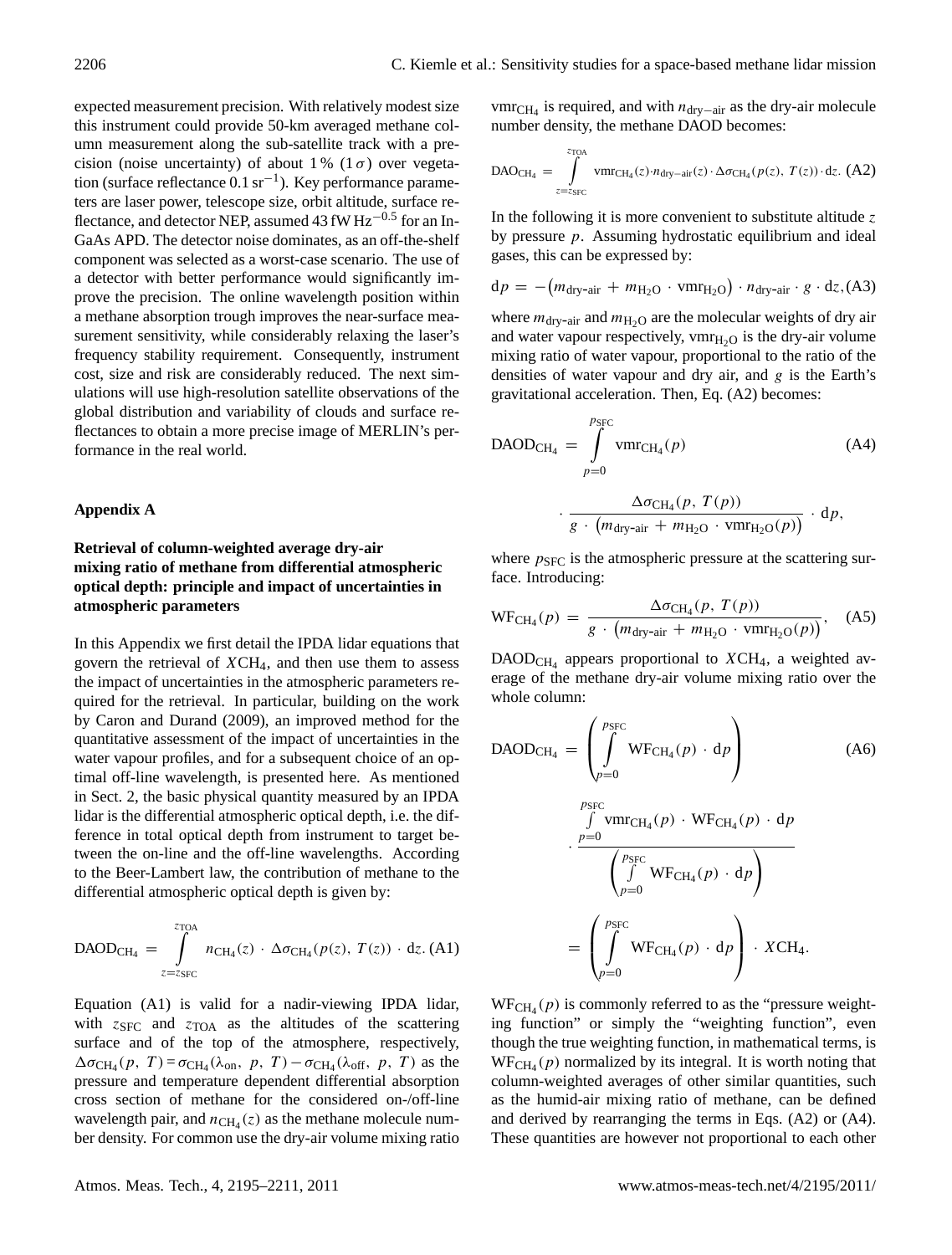in the general case, because the resulting weighting functions are different. The retrieval of  $XCH<sub>4</sub>$  is basically a matter of determining the scaling factor in Eq. (A6) and subsequently converting the measured  $\text{DAOD}_{\text{CH}_4}$  via the simple retrieval equation:

$$
XCH_4 = \frac{\text{DAOD}_{\text{CH}_4}}{\left(\int\limits_{p=0}^{p_{\text{SFC}}} \text{WF}_{\text{CH}_4}(p) \cdot \text{d}p\right)}.
$$
 (A7)

Equations (A5) and (A7) show that the determination of the scaling factor requires the knowledge of  $\Delta \sigma_{\text{CH}_4}(\lambda_{\text{on}}, \lambda_{\text{off}}, p, T), T(p), \text{vmr}_{\text{H}_2\text{O}}(p)$  and  $p_{\text{SFC}}$ . The differential absorption cross-section for the selected wavelength pair will be determined from dedicated spectroscopic studies.  $p_{SFC}$ ,  $T(p)$  and vmr<sub>H<sub>2</sub>O(p), on the other hand, will</sub> be extracted from analysis fields of numerical weather prediction (NWP) models. The pressure at the target,  $p_{SFC}$  can be determined by linking the known platform altitude and the measured lidar range, readily accessible from the measurement itself in the case of a pulsed lidar, with the pressure levels of the NWP model using a common reference geoid. The relative sensitivity of  $XCH<sub>4</sub>$  to  $p_{SFC}$  is obtained by partial differentiation of Eq. (A7):

$$
\frac{1}{XCH_4} \cdot \frac{\partial XCH_4}{\partial p_{SFC}} = \frac{-\frac{\partial}{\partial p_{SFC}} \left( \int_{p=0}^{p_{SFC}} \text{WF}_{CH_4}(p) \cdot \text{d}p \right)}{\left( \int_{p=0}^{p_{SFC}} \text{WF}_{CH_4}(p) \cdot \text{d}p \right)}
$$
\n
$$
= \frac{-\text{WF}_{CH_4} (p_{SFC})}{\left( \int_{p=0}^{p_{SFC}} \text{WF}_{CH_4}(p) \cdot \text{d}p \right)}
$$
\n(A8)

which shows that its absolute value is equal to the value of the integral-normalized weighting function at the scattering surface. Equation (A8) is used to compute the uncertainty on  $XCH<sub>4</sub>$  associated with a 1 hPa uncertainty on  $p_{SFC}$  for each candidate on-/off-line wavelength pair in Table 1.

As stated in Sect. 2, the total DAOD measured by the instrument is identical to  $\text{DAOD}_{\text{CH}_4}$  only if the differential contribution of all trace gases other than methane is negligible for the selected wavelength pair. The high natural variability of water vapour means it generally produces a more critical interference than the other, well-mixed trace gases such as CO<sup>2</sup> which, to first order, only give rise to a constant offset on DAOD that can be easily taken into account. In previous approaches, the impact of water vapour on the measurement uncertainty was minimized by selecting an off-line wavelength for which the water vapour optical depth is equal to the water vapour on-line optical depth. Here, instead, we follow the approach of Caron and Durand (2009), i.e. we assume a priori that the contribution of water vapour,  $D A O D_{H_2O}$ , first

needs to be accounted for. In comparison to Eq. (A7) this leads to a slightly more complex retrieval equation:

$$
XCH_4 = \frac{\text{DAOD} - \text{DAOD}_{\text{H}_2\text{O}}}{\int_{p=0}^{P_{\text{SFC}}} \text{WF}_{\text{CH}_4}(p) \cdot \text{d}p}
$$
(A9)

where a set of equations identical to Eqs.  $(A1)$ – $(A4)$  but applied to water vapour would show that:

$$
DAOD_{H_2O} = \int_{p=0}^{p_{SFC}} \text{vmr}_{H_2O}(p) \qquad (A10)
$$

$$
\cdot \frac{\Delta \sigma_{H_2O}(p, T(p))}{g \cdot (m_{\text{dry-air}} + m_{\text{H}_2O} \cdot \text{vmr}_{\text{H}_2O}(p))} \cdot \text{d}p.
$$

Assuming in the following that  $p_{SFC}$  corresponds to the highest pressure level  $n$  of the NWP model, the discrete equivalent of Eq. (A9) can be written:

$$
XCH_4 = \frac{\text{DAOD} - \text{DAOD}_{H_2O}}{\sum_{i=1}^{n} \text{WF}_{\text{CH}_4}^i \cdot \text{d}p_i}
$$
(A11)

where  $dp_i$  are the thicknesses of the *n* pressure levels of the NWP model, and  $WF_{CH_4}^i$  is the value of the weighting function at the  $i$ -th pressure level. Discrete equivalents of Eqs. (A5) and (A10) can be similarly derived. Equation  $(A11)$  shows that, for a given DAOD,  $XCH<sub>4</sub>$  can essentially be seen as a function of  $n$  auxiliary variables describing the temperature profile and  $n$  auxiliary variables describing the water vapour profile.

The following treats the uncertainties on  $XCH<sub>4</sub>$  induced by uncertainties in these temperature and water vapour profiles. For an erroneous water vapour mixing ratio profile  $\text{vmr}_{\text{H}_2\text{O}_i}$  + dvm $\text{r}_{\text{H}_2\text{O}_i}$  with sufficiently small errors dvm $\text{r}_{\text{H}_2\text{O}_i}$ , the subsequent  $XCH_4$  uncertainty  $dXCH_{4<sub>vmH<sub>2</sub>O}</sub>$  can be approximated using a first-order Taylor development of XCH4:

dXCH<sub>4<sub>vmH<sub>2</sub>O</sub> = 
$$
\sum_{i} \frac{\partial XCH_4}{\partial \text{vmr}_{H_2O_i}} (T_i, \text{vmr}_{H_2O_i}) \cdot \text{dvmr}_{H_2O_i}
$$
. (A12)</sub>

Introducing the corresponding random variables  $\delta \text{vmr}_{H_2O_i}$ and  $\delta XCH_{4_{\text{vmr}}_{12}\text{O}}$ , random uncertainties on vmr<sub>H<sub>2</sub>O<sub>i</sub></sub> at each pressure level  $i$  and resulting random uncertainty on  $XCH<sub>4</sub>$ , respectively, and by definition of the variance:

$$
\left\langle \delta XCH_{4_{\text{vmr}_{H_2O}}}^2 \right\rangle = \left\langle \left( \sum_i \frac{\partial XCH_4}{\partial \text{vmr}_{H_2O_i}} (T_i, \text{vmr}_{H_2O_i}) \cdot \delta \text{vmr}_{H_2O_i} \right) (A13) \right\rangle
$$

$$
\cdot \left( \sum_j \frac{\partial XCH_4}{\partial \text{vmr}_{H_2O_j}} (T_j, \text{vmr}_{H_2O_j}) \cdot \delta \text{vmr}_{H_2O_j} \right) \right\rangle,
$$

we obtain the following expression for the standard deviation of XCH<sup>4</sup> related to water vapour uncertainties: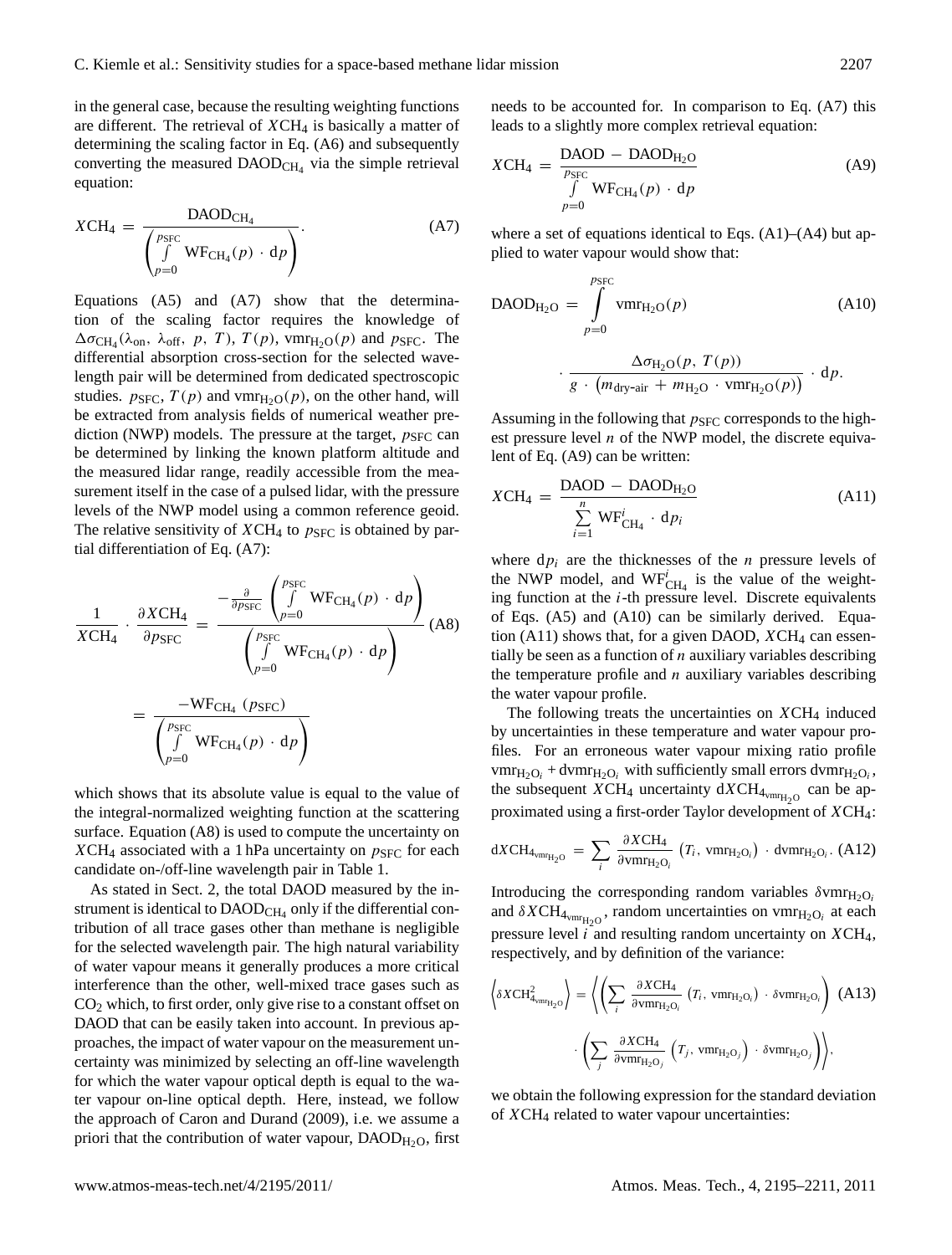

**Fig. A1.** Optical depth of methane around the most favorable methane line multiplet at 1645.6 nm (thick solid; zoom of Fig. 3) and weighting function figure of merit (dotted). Colored: Relative XCH4 uncertainty in ‰ due to temperature profile uncertainties as function of on-line wavenumber for six representative climates (black: US standard, red: tropical, orange: mid-latitude summer, green: mid-latitude winter, blue: sub-arctic summer, yellow: subarctic winter), normalized by the weighting function figure of merit. Vertical dashed line: position of nominal on-line wavelength according to Table 1.

$$
\begin{split} \text{std} & \left( \delta X \text{CH}_{4_{\text{vmr}_{\text{H}_2\text{O}}}} \right) \tag{A14} \\ &= \sqrt{\sum_{i,j} \frac{\partial X \text{CH}_4}{\partial \text{vmr}_{\text{H}_2\text{O}_i}} (T_i, \text{vmr}_{\text{H}_2\text{O}_i}) \cdot \frac{\partial X \text{CH}_4}{\partial \text{vmr}_{\text{H}_2\text{O}_j}} \left( T_j, \text{vmr}_{\text{H}_2\text{O}_i} \right) \cdot \left( \delta \text{vmr}_{\text{H}_2\text{O}_i} \cdot \delta \text{vmr}_{\text{H}_2\text{O}_j} \right)} .\end{split}
$$

Similarly, for random uncertainties in the temperature profile characterized by the covariances  $\langle \delta T_i \cdot \delta T_j \rangle$ , the resulting standard deviation of  $XCH<sub>4</sub>$  can be calculated via:

std 
$$
(\delta XCH_{4T})
$$
 (A15)  
=  $\sqrt{\sum_{i,j} \frac{\partial XCH_4}{\partial T_i} (T_i, \text{vmr}_{H_2O_i}) \cdot \frac{\partial XCH_4}{\partial T_j} (T_j, \text{vmr}_{H_2O_j}) \cdot (\delta T_i \cdot \delta T_j)}$ .

Figures A1 and A2 show the result of applying Eqs. (A15) and (A14), respectively, using six representative climates (US standard atmosphere, tropical atmosphere, and summer and winter profiles at mid- and sub-arctic latitudes) as nominal atmospheric states  $(T_i, \text{vmr}_{H_2O_i})$ , for the methane trough at  $6077 \text{ cm}^{-1}$ , i.e. option 2 of Table 1. Similarly to an approach by Dufour and Breon (2003), and Breon et al. (2008), the uncertainties of the humidity and temperature profiles were estimated using globally averaged vertical error covariances calculated from ECMWF forecast difference data (Elias Holm, personal communication, 2011), shown on Figs. A3 and A4. Short-term forecast differences are a useful proxy to NWP analysis field uncertainties that are otherwise difficult to obtain. Since they also contain the forecast uncertainties, they can be considered as upper bounds to the uncertainties of the NWP analyses.



**Fig. A2.** Optical depth of water vapour absorption lines around the most favorable methane line multiplet at 1645.6 nm (black), with relative  $XCH<sub>4</sub>$  uncertainty due to uncertainties in the water vapour profiles (colored according to Fig. A1), as function of offline wavenumber. The dotted vertical lines indicate the two closest off-line wavenumber candidates which minimize the uncertainty in the considered range of atmospheric states, thanks to the "water sensitivity cancellation" effect described in the text. The arrows point at the corresponding slightly positive water vapour differential optical depth for these online/offline pairs.

In Fig. A1, the relative  $XCH_4$  uncertainties due to atmospheric temperature uncertainties are plotted as a function of the on-line wavelength position assuming an "ideal" offline wavelength, i.e. close enough to the line multiplet and with zero methane optical depth. Additional uncertainties by absorption properties of the "real" off-line wavelength are of higher order and thus negligible. The temperature related  $XCH<sub>4</sub>$  uncertainty in the centre of the trough is found to be very low with ∼0.3 ‰. Although the line-centre positions to the left and right of the trough in Fig. A1 have even lower temperature sensitivity, the weighting function figure of merit clearly shows that such a choice would lead to an unacceptable halving of the sensitivity in the lower troposphere, in addition to the fact that the one-way optical depth would be too far off the optimum value. The "minima" of temperature sensitivity near 6076.91, 6076.96 and 6077.02 cm<sup>-1</sup>, where the insensitivity to frequency shifts is lost, also have a weighting function and optical depth worse than in the centre of the trough. The situation is similar for all other options of Table 1 and can be summarized as follows: While not the lowest possible, the temperature sensitivity remains comfortably low in the trough centres, which simultaneously provide a suitable optical depth, better weighting functions than  $CO<sub>2</sub>$ at  $1.6 \mu m$  (see Fig. 4), and insensitivity to frequency instabilities. Therefore, the trough centre is selected as nominal on-line wavelength for all options, and the ranges of measurement uncertainties due to temperature uncertainties (between best and worst case among the six representative atmospheric states) are indicated in Table 1.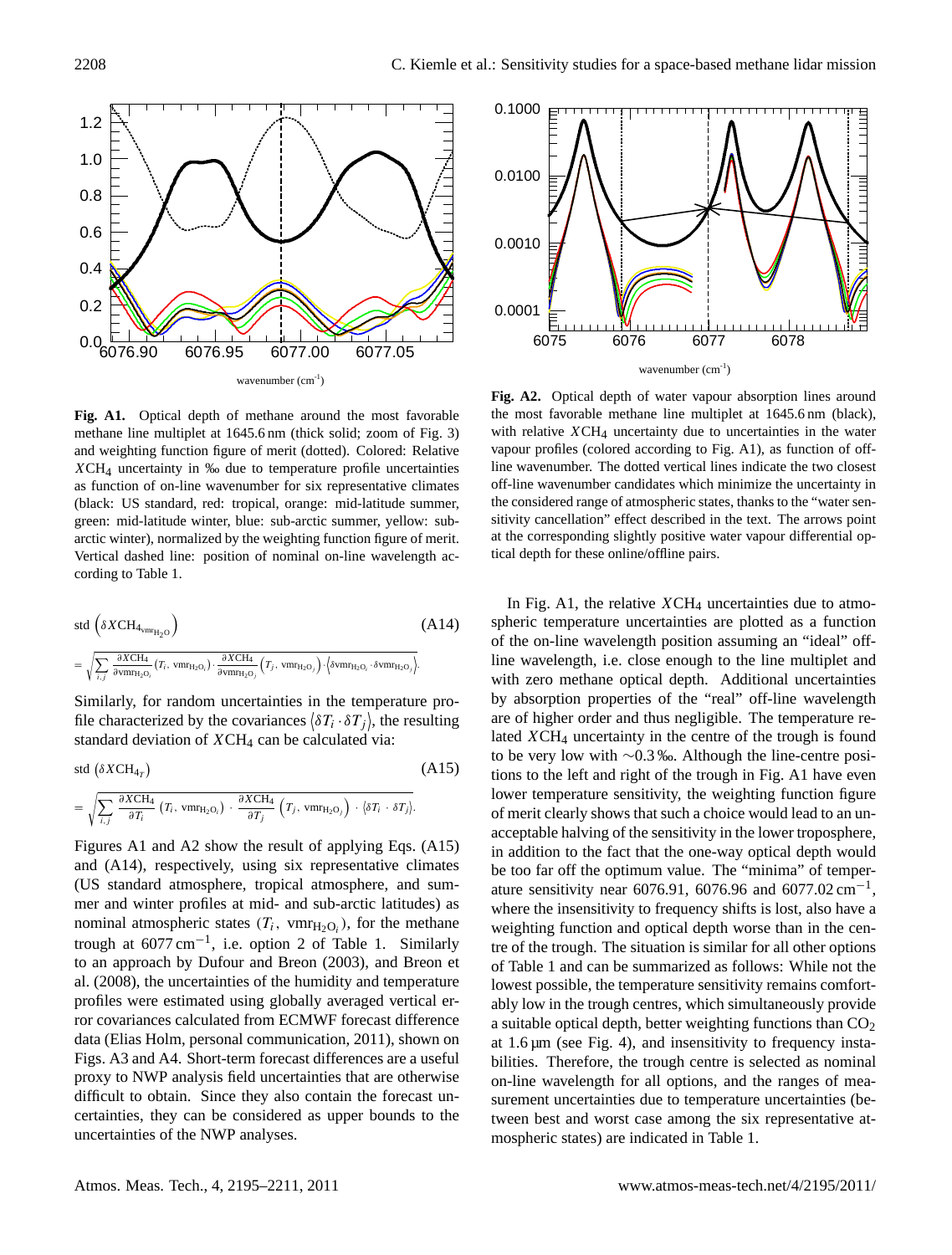

**Fig. A3.** Left: square root and sign of the  $\langle \delta T_i \cdot \delta T_j \rangle$  terms used in Eq. (A15), as function of model level (level 0 corresponds to the lowest pressure, level 90 to the ground level). Blue indicates error anti-correlation (negative covariance), red correlation (positive covariance) between the two corresponding levels. Right: standard deviation of the uncertainties in the temperature profiles as function of pressure (hPa), corresponding to the left array's diagonal.

Figure A2 shows the impact of humidity uncertainties as a function of the off-line wavelength position with the online wavelength fixed to its nominal value in the centre of the trough. At particular off-line positions the  $XCH<sub>4</sub>$  uncertainty is minimized. The positions and values of the minima are slightly different for each atmospheric state but there is a range of off-line positions for which the uncertainty is lower than  $10^{-4}$  or 0.1 ‰. This is due to the "water sensitivity cancellation" effect described by Caron and Durand (2009) which relies on the fact that the water vapour mixing ratio appears both in the  $D AOD_{H_2O}$  of the numerator in Eq. (A11) and in the weighting function in its denominator. More precisely, after developing the partial derivative of  $XCH<sub>4</sub>$  with respect to the water vapour mixing ratio at pressure level k from Eq. (A11), we obtain:

$$
\frac{\partial XCH_4}{\partial \text{vmr}_{H_2O}^k} = -\left(\frac{1}{\sum_{i} WF_i \cdot dp_i}\right)^2 \qquad (A16)
$$

$$
\cdot \left(\left(\sum_{i} WF_i \cdot dp_i\right) \cdot \frac{\partial DAOD_{H_2O}}{\partial \text{vmr}_{H_2O}^k} + DAOD \cdot \frac{\partial WF_k}{\partial \text{vmr}_{H_2O}^k} \cdot dp_k\right),
$$

where the contributions of the aforementioned terms to the partial derivative appear as a sum of two terms in the second factor on the right-hand side. Since both the DAOD and the sum of the weighting function over all pressure levels are positive quantities, the signs of these terms are determined by the sign of the derivative of  $D A O D_{H<sub>2</sub>}$  with respect to vm $r_{H_2O}^k$ , and by the sign of the derivative of the methane  $WF_k$  with respect to vm $r_{H_2O}^k$ . While the latter is clearly negative due to the presence of  $\text{vm}_{H_2O}^k$  in the denominator of Eq. (A5), Eq. (A10) shows that the former's



**Fig. A4.** As Fig. A3 but for the  $\left\{\delta \text{vmr}_{H_2O_i} \cdot \delta \text{vmr}_{H_2O_j}\right\}$  terms used in Eq. (A14), before conversion from specific humidity to water vapour volume mixing ratio.

sign and magnitude is driven by the differential absorption cross-section of water vapour for the selected on-/off-line wavelength pair. Provided that the on-line water vapour absorption cross-section is not too low, the off-line wavelength can be chosen in such a way as to give a positive differential absorption cross-section of water vapour with a magnitude such that both terms in the sum of Eq. (A16) cancel each other, with the interesting effect that the partial derivative of  $XCH_4$  with respect to vm $_{H_2O}^{k}$  becomes zero.

This condition cannot be fulfilled by a single off-line wavelength for all pressure levels k simultaneously, a fortiori not for a range of atmospheric states, since the water vapour differential absorption cross section is pressure and temperature dependent. Figure A2 however demonstrates that it is possible to find off-line positions where the weighted sum of products of partial derivatives in Eq. (A14) is minimized. This is a generalization of the approach by Caron and Durand (2009) that assumed a uniform error on the water vapour profile and calculated the derivative of XCH<sup>4</sup> with respect to this single error term. Figure A2 shows that such minima exist in the case of the line multiplet at  $6077 \text{ cm}^{-1}$ , and that they indeed correspond to off-line positions that give rise to a small but non-zero positive water-vapour differential optical depth, as indicated by the arrows. Their location is compatible with the other constraints that govern the choice of the off-line position, i.e. close collocation to the online and relatively small methane optical depth as indicated in Fig. 3. Similar minima do not exist for the three other multiplets of Table 1 where the on-line water vapour optical depth is not large enough and the second term of the sum in Eq. (A16) consequently dominates. However, it is possible to find nearby offline positions for which the uncertainty due to water vapour remains generally slightly lower than the uncertainty due to temperature for the given error covariances. The ranges of measurement uncertainties due to water vapour uncertainties (between best and worst case among the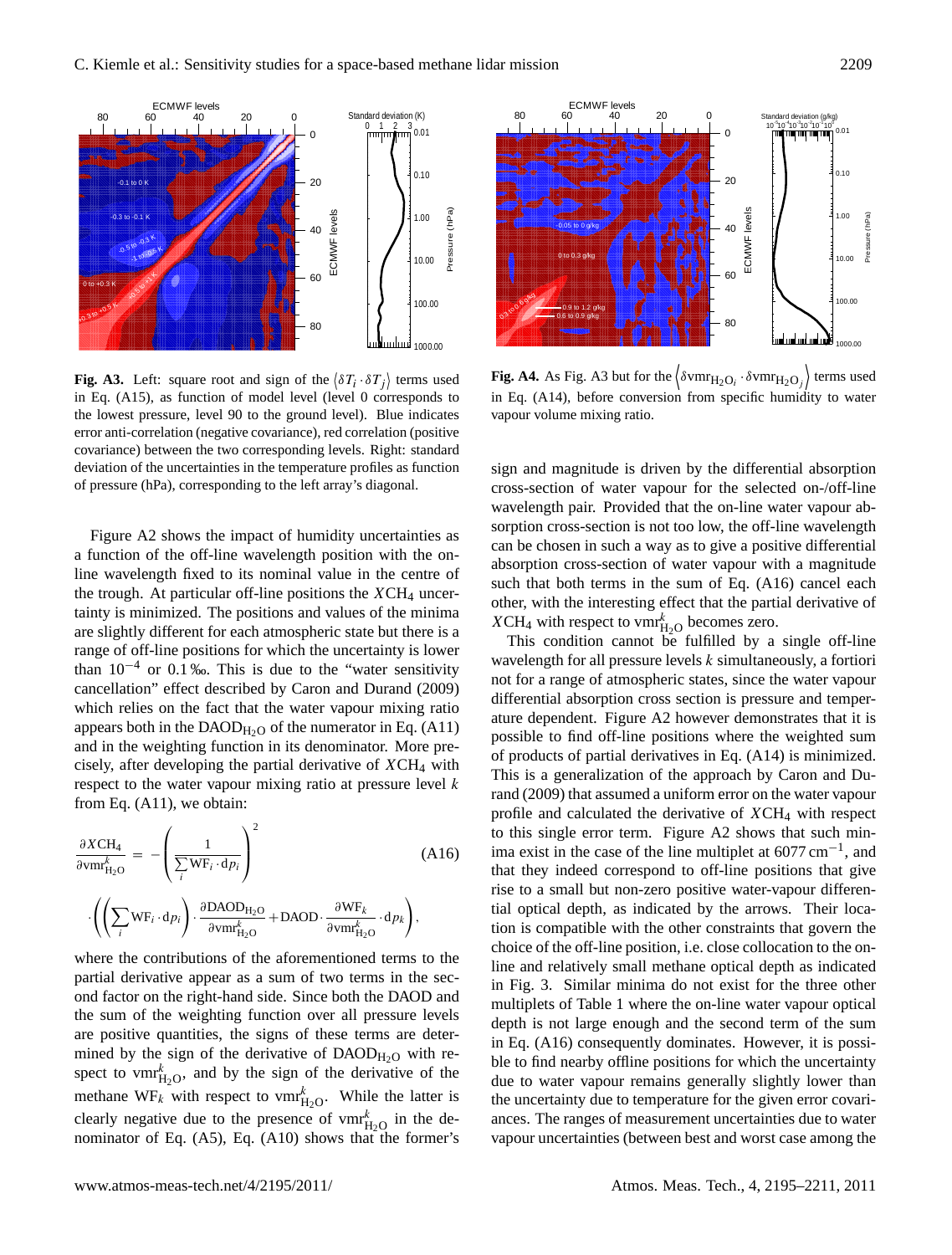six representative atmospheric states) for these off-line positions are indicated in Table 1. All sensitivities to temperature and water vapour were estimated using the error covariances described above and displayed in the Figs. A3 and A4.

*Acknowledgements.* We are grateful to Elias Holm (ECMWF) for the provision of global vertical temperature and humidity error covariances, to Clark Weaver for helpful comments, and to Pierre Flamant, the French MERLIN co-principal investigator, for fruitful discussions. Both referees, Robert Menzies and Syed Ismail, had very valuable comments.

Edited by: A. Lambert

## **References**

- Amediek, A., Fix, A., Ehret, G., Caron, J., and Durand, Y.: Airborne lidar reflectance measurements at 1.57 µm in support of the A-SCOPE mission for atmospheric  $CO<sub>2</sub>$ , Atmos. Meas. Tech., 2, 755–772, [doi:10.5194/amt-2-755-2009,](http://dx.doi.org/10.5194/amt-2-755-2009) 2009.
- Bréon, F. M., Aben, I., Boesch, H., Bormann, N., Bruneau, D., Chevallier, F., Ehret, G., Engelen, R., Flamant, P., Gerbig, C., Heimann, M., Houweling, S., Lezeaux, F. O., Peylin, P., Prunet, P., Rayner, P., Rödenbeck, C., and Thepaut, J. N.: Observation Techniques and Mission Concepts for Analysis of the Global Carbon Cycle, Final Report, ESA Study, Contract No. 20839/07/NL/HE, 2008.
- Bruneau, D., Gibert, F., Flamant, P. H., and Pelon, J.: Complementary study of differential absorption lidar optimization in direct and heterodyne detections, Appl. Optics, 45, 4898–4908, 2006.
- Caron, J. and Durand, Y.: Operating wavelengths optimization for a spaceborne lidar measuring atmospheric  $CO<sub>2</sub>$ , Appl. Optics, 48, 5413–5422, 2009.
- Davy, B., Pecher, I., Wood, R., Carter, L., and Gohl, K.: Gas escape features off New Zealand: Evidence of massive release of methane from hydrates, Geophys. Res. Lett., 37, L21309, [doi:10.1029/2010GL045184,](http://dx.doi.org/10.1029/2010GL045184) 2010.
- Dee, D. P., Uppala, S. M., Simmons, A. J., Berrisford, P., Poli, P., Kobayashi, S., Andrae, U., Balmaseda, M. A., Balsamo, G., Bauer, P., Bechtold, P., Beljaars, A. C. M., van de Berg, L., Bidlot, J., Bormann, N., Delsol, C., Dragani, R., Fuentes, M., Geer, A. J., Haimberger, L., Healy, S. B., Hersbach, H., Holm, E. V., Isaksen, L., Kallberg, P., Koehler, M., Matricardi, M., McNally, A. P., Monge-Sanz, B. M., Morcrette, J.-J., Park, B.-K., Peubey, C., de Rosnay, P., Tavolato, C., Thepaut, J.-N., and Vitart, F.: The ERA-Interim reanalysis: configuration and performance of the data assimilation system, Q. J. Roy. Meteorol. Soc., 137, 553– 597, [doi:10.1002/qj.828,](http://dx.doi.org/10.1002/qj.828) 2011.
- Dufour, E. and Bréon, F.-M.: Spaceborne estimate of atmospheric  $CO<sub>2</sub>$  column by use of the differential absorption method: error analysis, Appl. Optics, 42, 3595–3609, 2003.
- Ehret, G. and Kiemle, C.: Requirements Definition for Future DIAL Instruments, Final Report, ESA Study CR(P)-4513, Contract 10880/03/NL/FF, 2005.
- Ehret, G., Kiemle, C., Wirth, M., Amediek, A., Fix, A., and Houweling, S.: Space-borne remote sensing of  $CO<sub>2</sub>$ , CH<sub>4</sub>, and  $N<sub>2</sub>O$  by integrated path differential absorption lidar: a sensitivity analysis, Appl. Phys. B, 90, 593–608, [doi:10.1007/s00340-007-](http://dx.doi.org/10.1007/s00340-007-2892-3) [2892-3,](http://dx.doi.org/10.1007/s00340-007-2892-3) 2008.
- Ehret, G., Flamant, P., Amediek, A., Ciais, P., Gibert, F., Fix, A., Kiemle, C., Quatrevalet, M., and Wirth, M.: The French-German Climate Monitoring Initiative on Global Observations of Atmospheric Methane, Proc. 25th Int. Laser Radar Conf., St. Petersburg, Russia, July 2010.
- Forster, P., Ramaswamy, V., Artaxo, P., Berntsen, T., Betts, R., Fahey, D. W., Haywood, J., Lean, J., Lowe, D. C., Myhre, G., Nganga, J., Prinn, R., Raga, G., Schulz, M., and Van Dorland, R.: Changes in Atmospheric Constituents and in Radiative Forcing, in: Climate Change 2007: The Physical Science Basis. Contribution of Working Group I to the Fourth Assessment Report of the Intergovernmental Panel on Climate Change, edited by: Solomon, S., Qin, D., Manning, M., Chen, Z., Marquis, M., Averyt, K.B., Tignor, M., and Miller, H. L., Cambridge University Press, Cambridge, UK and New York, NY, USA, 2007.
- Frankenberg, C., Warneke, T., Butz, A., Aben, I., Hase, F., Spietz, P., and Brown, L. R.: Pressure broadening in the  $2\nu_3$  band of methane and its implication on atmospheric retrievals, Atmos. Chem. Phys., 8, 5061–5075, [doi:10.5194/acp-8-5061-2008,](http://dx.doi.org/10.5194/acp-8-5061-2008) 2008.
- Gerbig, C., Dolman, A. J., and Heimann, M.: On observational and modelling strategies targeted at regional carbon exchange over continents, Biogeosciences, 6, 1949–1959, [doi:10.5194/bg-](http://dx.doi.org/10.5194/bg-6-1949-2009)[6-1949-2009,](http://dx.doi.org/10.5194/bg-6-1949-2009) 2009.
- Heimann, M.: How Stable Is the Methane Cycle?, Science, 327, 1211–1212, 2010.
- Hungershoefer, K., Breon, F.-M., Peylin, P., Chevallier, F., Rayner, P., Klonecki, A., Houweling, S., and Marshall, J.: Evaluation of various observing systems for the global monitoring of CO2 surface fluxes, Atmos. Chem. Phys., 10, 10503–10520, [doi:10.5194/acp-10-10503-2010,](http://dx.doi.org/10.5194/acp-10-10503-2010) 2010.
- Ingmann, P., Bensi, P., and Durand, Y.: Candidate Earth Explorer Core Missions – Reports for Assessment: A-SCOPE – Advanced Space Carbon and climate Observation of Planet Earth, ESA SP-1313/1, ISBN 978-92-9221-406-7, ISSN 0379-6566, 2008.
- Ismail, S. and Browell, E. V.: Airborne and spaceborne lidar measurements of water vapor profiles: a sensitivity analysis, Appl. Opticsc, 28, 3603–3614, 1989.
- Kaminski, T., Scholze, M., and Houweling, S.: Quantifying the benefit of A-SCOPE data for reducing uncertainties in terrestrial carbon fluxes in CCDAS, Tellus B, 62, 784–796, [doi:10.1111/j.1600-0889.2010.00483.x,](http://dx.doi.org/10.1111/j.1600-0889.2010.00483.x) 2010.
- Kawa, S. R., Mao, J., Abshire, J. B., Collatz, G. J., Sun, X., Weaver, C. J.: Simulation studies for a space-based  $CO<sub>2</sub>$  lidar mission, Tellus B, 62, 759–769, [doi:10.1111/j.1600-0889.2010.00486.x,](http://dx.doi.org/10.1111/j.1600-0889.2010.00486.x) 2010.
- Mayer, B. and Kylling, A.: Technical note: The libRadtran software package for radiative transfer calculations – description and examples of use, Atmos. Chem. Phys., 5, 1855–1877, [doi:10.5194/acp-5-1855-2005,](http://dx.doi.org/10.5194/acp-5-1855-2005) 2005.
- Menzies, R. T., Tratt, D. M., Spinhirne, J. D., and Hlavka, D. L.: Aerosol layers over the Pacific Ocean: Vertical distributions and optical properties as observed by multiwavelength airborne lidars, J. Geophys. Res., 107, 4292, [doi:10.1029/2001JD001196,](http://dx.doi.org/10.1029/2001JD001196) 2002.
- Milkov, A. V.: Global estimates of hydrate-bound gas in marine sediments: How much is really out there?, Earth Sci. Rev. 66, 183–197, [doi:10.1016/j.earscirev.2003.11.002,](http://dx.doi.org/10.1016/j.earscirev.2003.11.002) 2004.